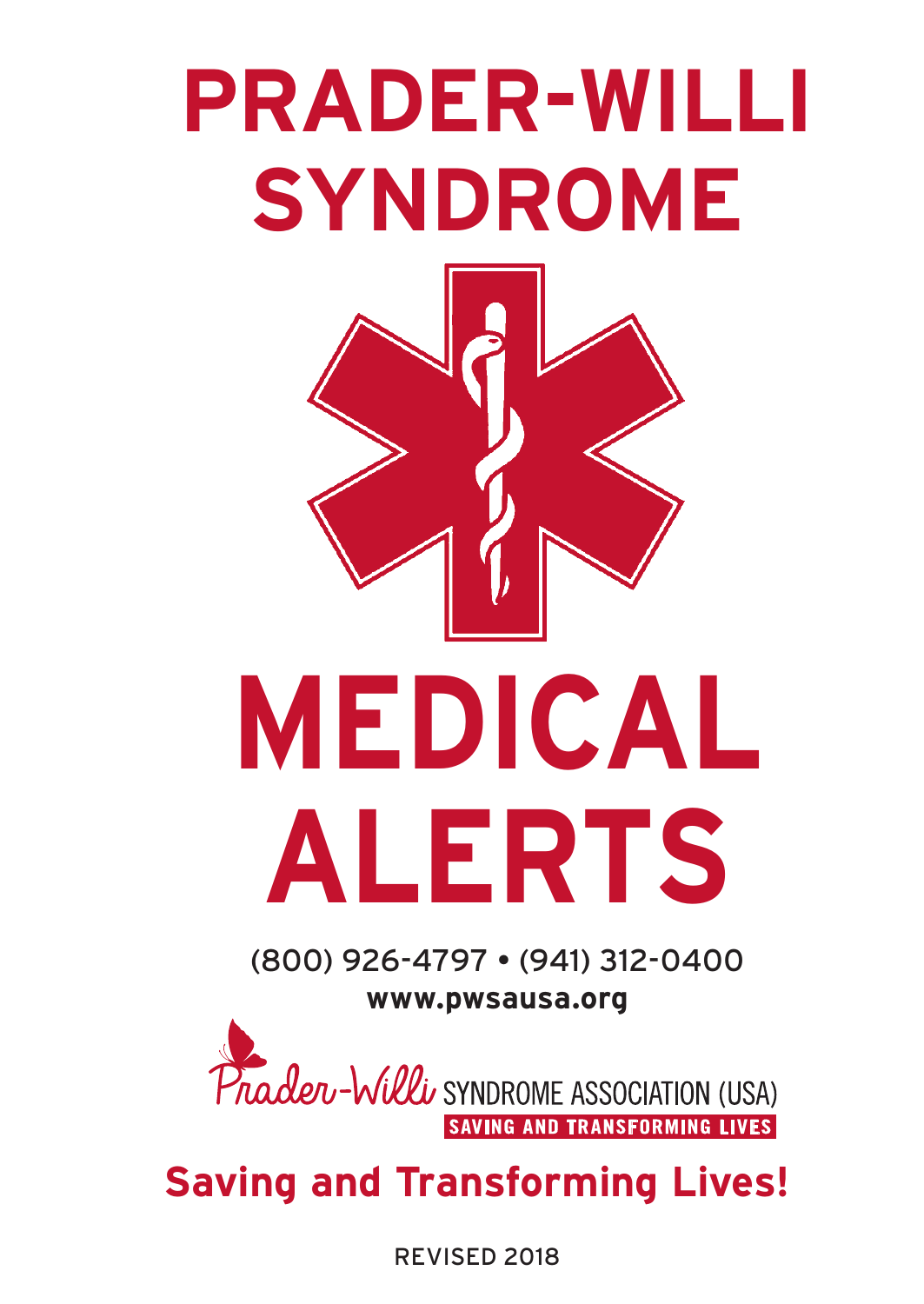# **PRADER-WILLI SYNDROME**

Prader-Willi syndrome (PWS) is a complex neurobehavioral genetic disorder resulting from abnormality on the 15th chromosome. It occurs in males and females equally and in all races. Prevalence estimates range from 1:12,000 to 1:15,000. Incidence in newborns is unknown.

PWS typically causes low muscle tone, short stature if not treated with growth hormone, cognitive deficits, incomplete sexual development, problem behaviors, and a chronic feeling of hunger that, coupled with a metabolism that utilizes drastically fewer calories than normal, can lead to excessive eating and life-threatening obesity.

It is felt to be a multistage disorder with decreased fetal movement prenatally and low birth weight. Infants have failure to thrive due to feeding problems and hypotonia. Toddlers have increased weight gain, then hyperphagia and obesity as they get older, if calories are not restricted. Most of the medical problems in Prader-Willi syndrome are related to the obesity, hypotonia, and hypothalamic dysfunction.

Some of the other factors that may cause difficulties include adverse reactions to medications, high pain tolerance, gastrointestinal and respiratory issues, lack of vomiting, and unstable temperature. Adrenal insufficiency may also occur.

Severe medical complications can develop rapidly in individuals with PWS.

Members of the Clinical Advisory Board are available for consultation with physicians through the Prader-Willi Syndrome Association (USA).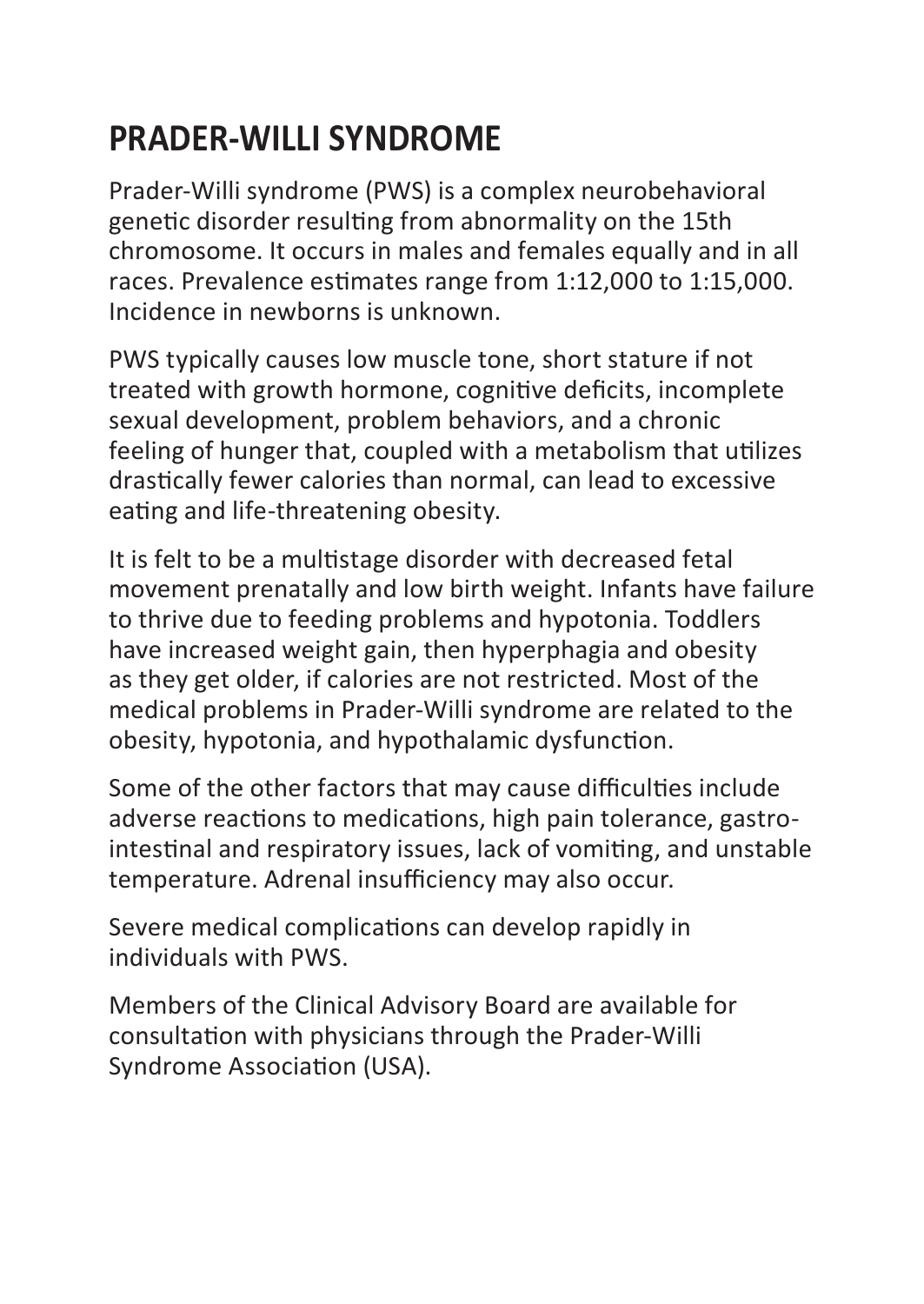# **Prader-Willi Syndrome Medical Alerts by Medical Specialists in Prader-Willi Syndrome**

*This life-saving Medical Alerts Booklet is dedicated to Janalee Heinemann in appreciation for a lifetime of service to the PWS community and the truly thousands of lives that were saved and transformed by her skill, compassion, and dedication.*



*Anna Loker, daughter of Jim and Carolyn Loker and Tad Tomaseski, son of Janalee and Al Heinemann*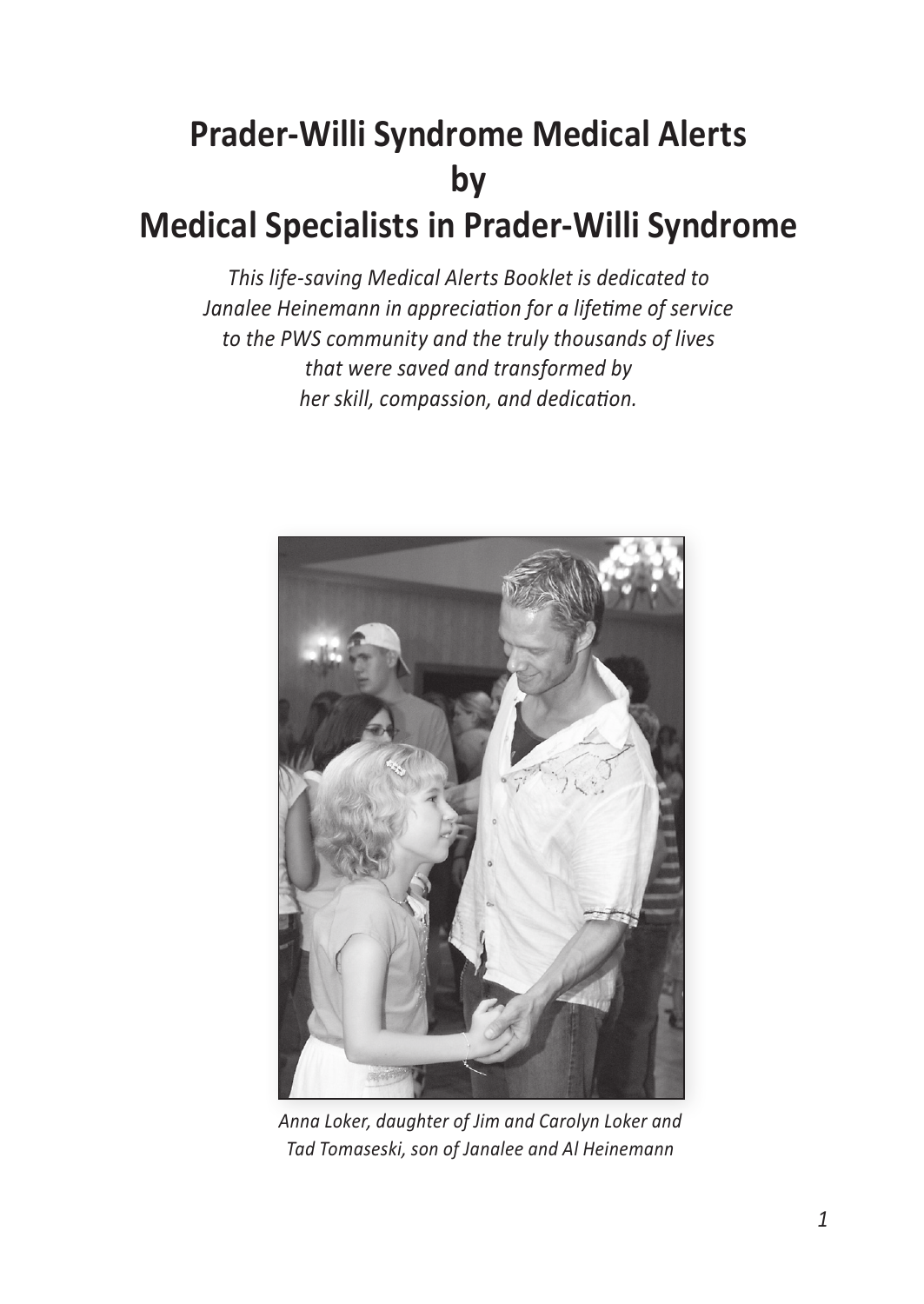

8588 Potter Park Drive, Suite 500, Sarasota, FL 34238 (800) 926-4797 (941) 312-0400 FAX: (941) 312-0142 Email: info@pwsausa.org Website: www.pwsausa.org

©2004 PWSA (USA)

By

Janalee Heinemann, M.S.W. Carolyn Loker PWSA (USA) Clinical Advisory Board

Revised 2009

Revised 2015 James Loker, M.D. Carolyn Loker Janalee Heinemann, M.S.W. Suzanne Cassidy, M.D.

Revised 2018 Kathy Clark, R.N., M.S.N. CS-BC James Loker, M.D.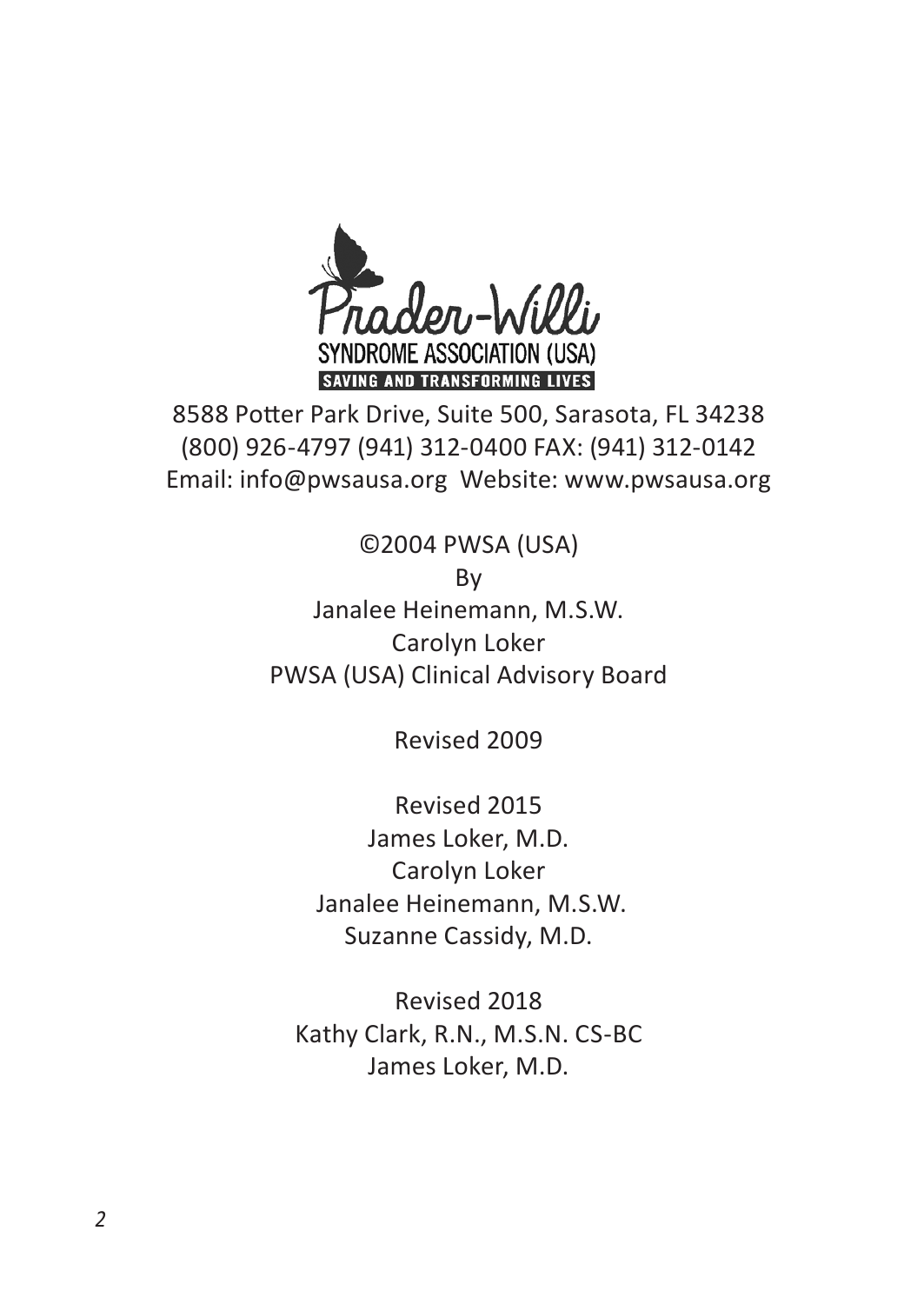# **Mission**

Prader-Willi Syndrome Association (USA) is an organization of families and professionals working together to raise awareness, offer support, provide education and advocacy, and promote and fund research to enhance the quality of life of those affected by Prader-Willi syndrome.

### **Table of Contents**

| MEDICAL ALERT Important Considerations  4-8           |
|-------------------------------------------------------|
|                                                       |
| Recommendations for Evaluation of Breathing           |
| Abnormalities Associated with Sleep in Prader-Willi   |
|                                                       |
| Growth Hormone Treatment Consensus Statement 14       |
|                                                       |
|                                                       |
| Surgical and Orthopedic Concerns 19                   |
|                                                       |
|                                                       |
|                                                       |
|                                                       |
|                                                       |
| Risk of Stomach Necrosis and                          |
|                                                       |
|                                                       |
|                                                       |
|                                                       |
| Life-Saving GI Evaluation Algorithm Chart inside back |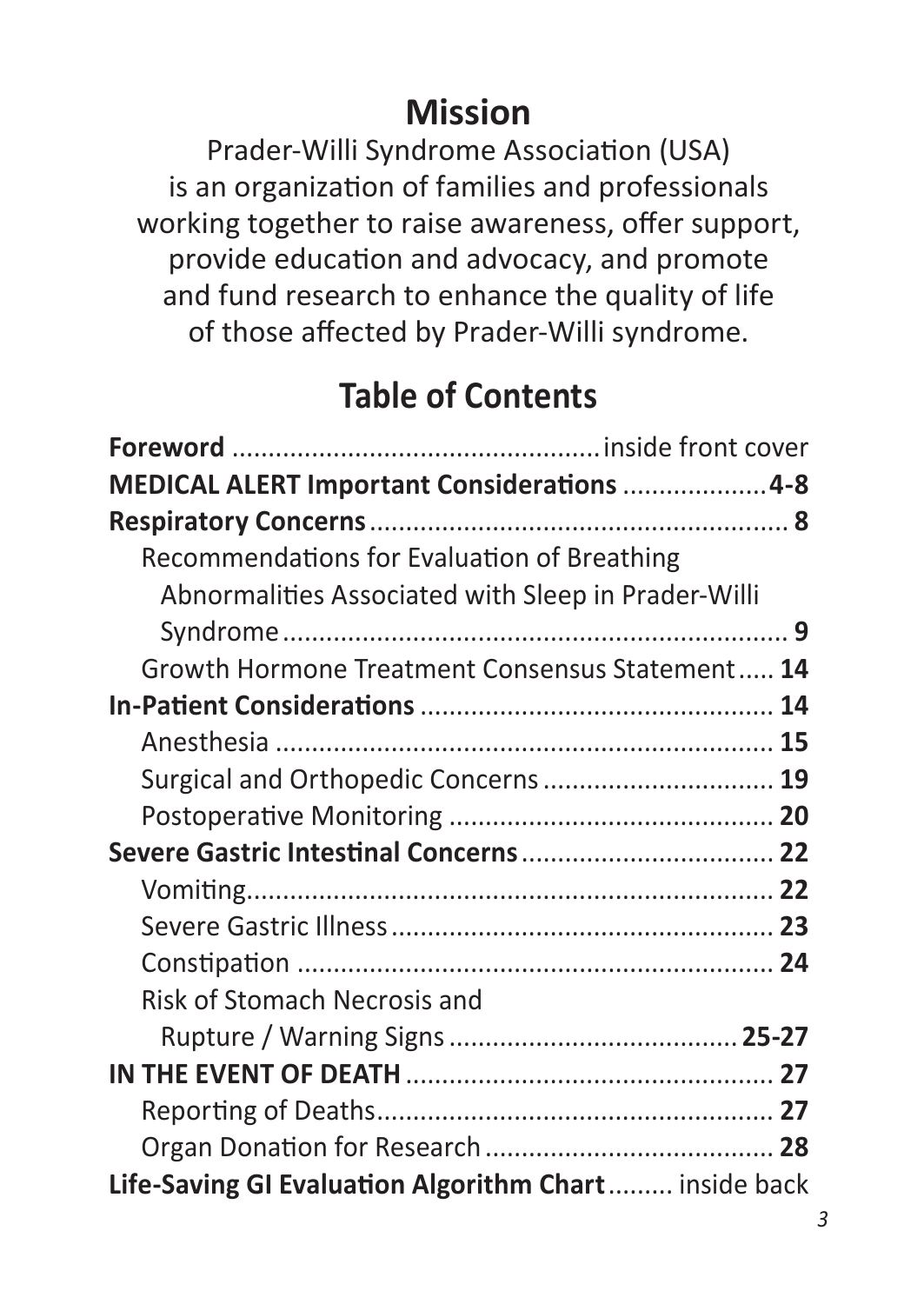# **MEDICAL ALERT**

# **Important Considerations for Routine or Emergency Treatment**

Obesity and its related complications is the major cause of morbidity and mortality in Prader-Willi syndrome. Keeping the individual at a healthy weight will minimize these complications but there are important medical and behavior problems unique to Prader-Willi syndrome regardless of weight status.

**Medical professionals can contact PWSA (USA) to obtain more information and be put in touch with a specialist as needed. Up-to-date has an excellent summary of the syndrome.**

# **Central Adrenal Insufficiency in Individuals with Prader-Willi Syndrome**

Several studies have shown CAI in individuals with PWS while others failed to show a deficiency. Stress dose of cortisol may be indicated if individual has problems after surgery or during times of stress. **http://www.pwsausa.org** and view Medical section under Adrenal Insufficiency.

### **Falls and Fractures**

Individuals with PWS may have significant fractures from simple falls and require x-rays even if they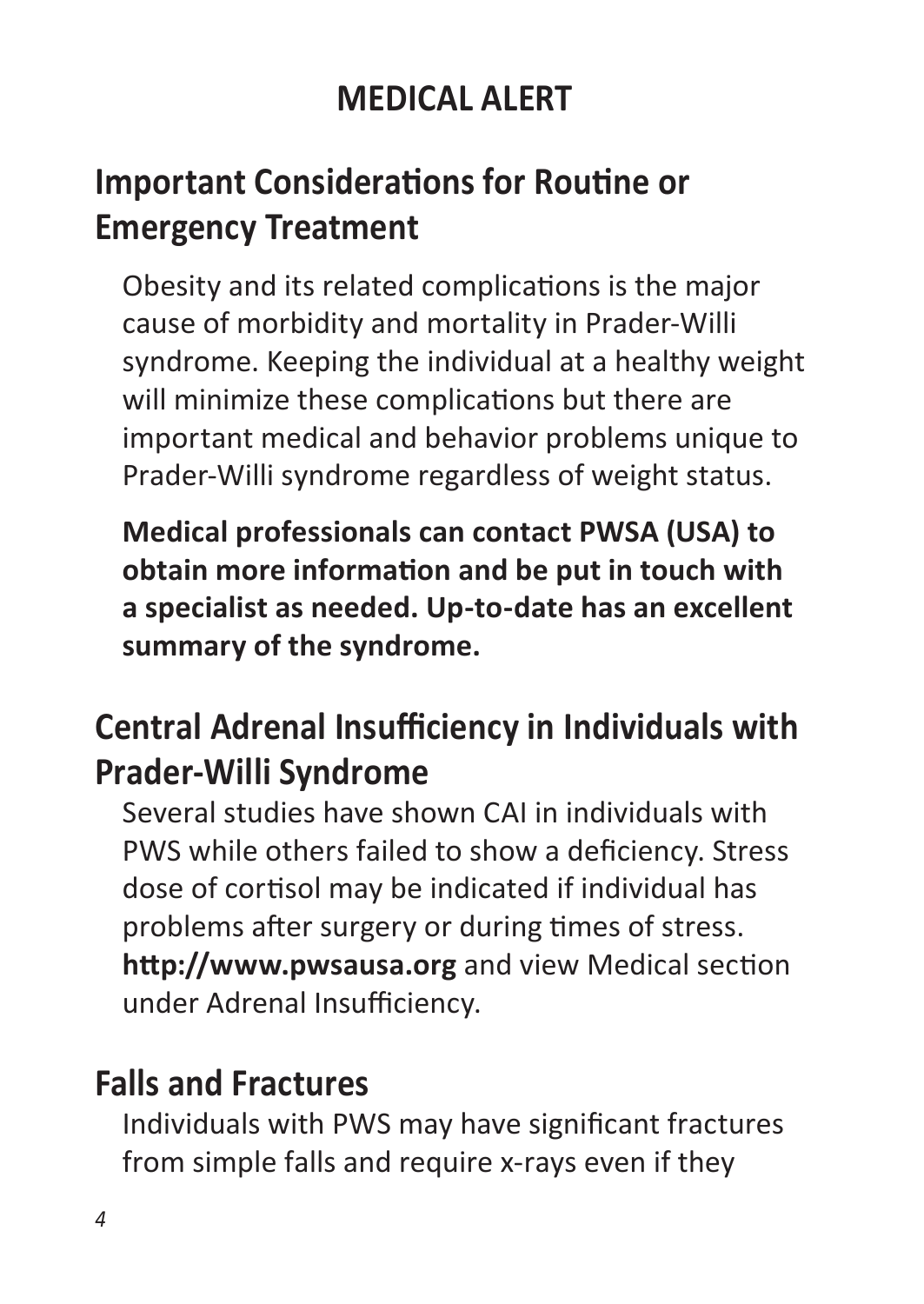do not complain of pain. Persistent pain, swelling, guarding, or decreased movement of the extremity for more than a few days may warrant an x-ray.

# **Hyperphagia (Excessive Appetite)**

Individuals with PWS must be constantly supervised in all settings to prevent access to food. In hospital settings, obtaining unguarded food can lead to rapid ingestion and fatal choking. Individuals who have normal weight have achieved this because of strict external control of their diet and food intake; these individuals are not less likely to ingest available food. There are no treatments for this relentless hunger. Insatiable appetite may lead to life-threatening weight gain, which can be very rapid and occur even on a low-calorie diet.

### **Medications – Adverse reactions**

People with PWS may have unusual reactions to standard dosages of medications. Use extreme caution in giving medications, especially those that may cause sedation; prolonged and exaggerated responses have been reported. Metabolism of the drugs may be impaired in individuals with PWS.

# **Pain Insensitivity**

Lack of typical pain signals is common and may mask the presence of infection or injury. Someone with PWS may not complain of pain until infection is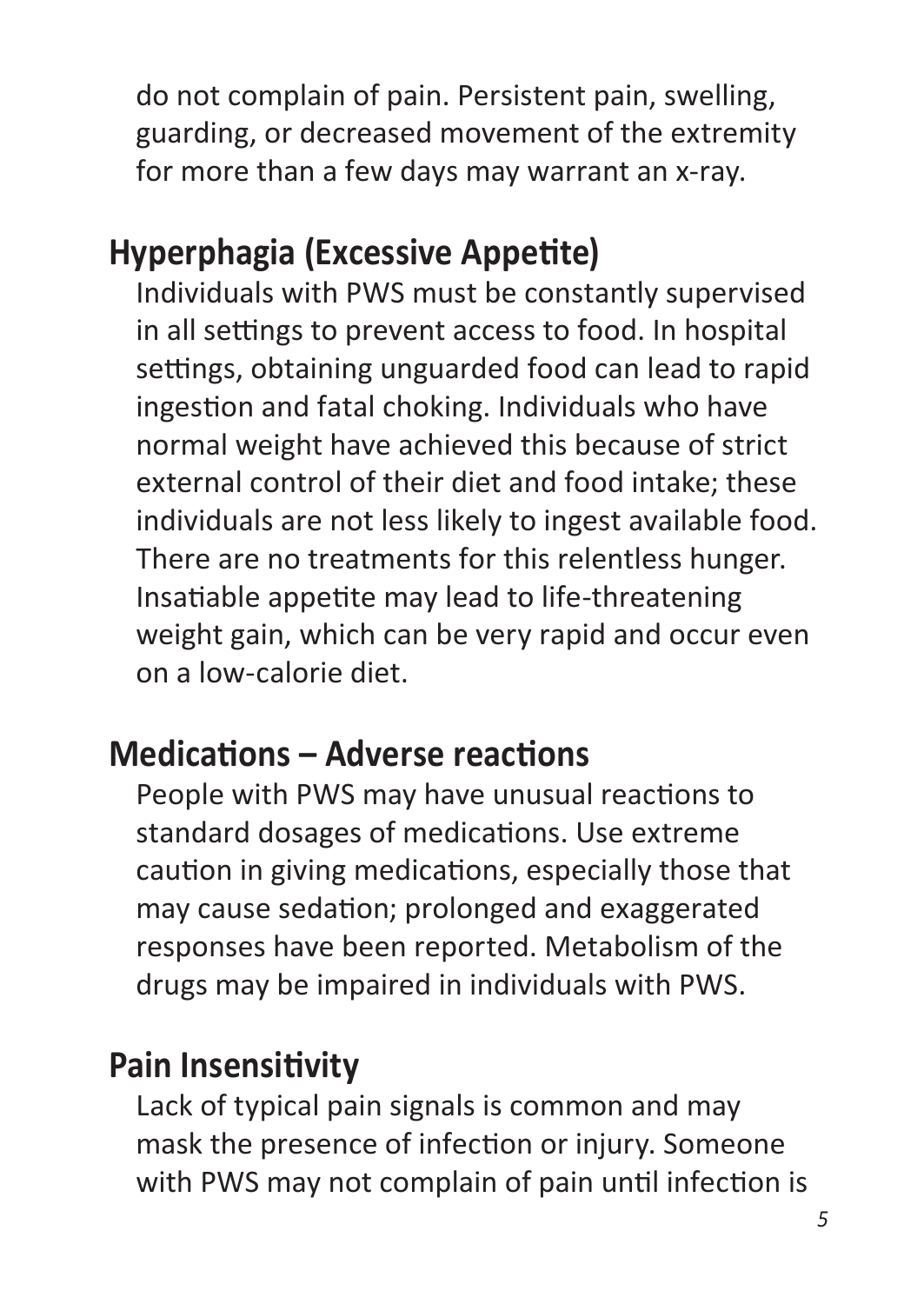severe or may have difficulty localizing pain. Parent/ caregiver reports of subtle changes in condition or behavior should be investigated for medical cause. Any complaint of pain by a person with PWS should be taken seriously.

#### **Skin Lesions and Bruises**

Because of a habit that is common in PWS, open sores caused by skin picking may be apparent. Individuals with PWS also tend to bruise easily. These lesions can cause serious life-threatening infections. There are approaches to help mitigate picking. **http://www.pwsausa.org** and view Medical section under Skin Picking. Appearance of such wounds and bruises may erroneously lead to suspicion of physical abuse.

### **Swallowing and Choking**

Persons with PWS are highly likely to have an undetected swallowing problem that places them at risk for asphyxiation of a food bolus (choking), and they require a specific type of swallowing evaluation. A clinical or bedside evaluation is not sufficient to detect dysphagia in this population. They frequently cannot tell if they cleared their airway after swallowing, increasing the risk for aspiration. Choking can also occur with rapid ingestion of unguarded foods and has led to many deaths in the PWS population.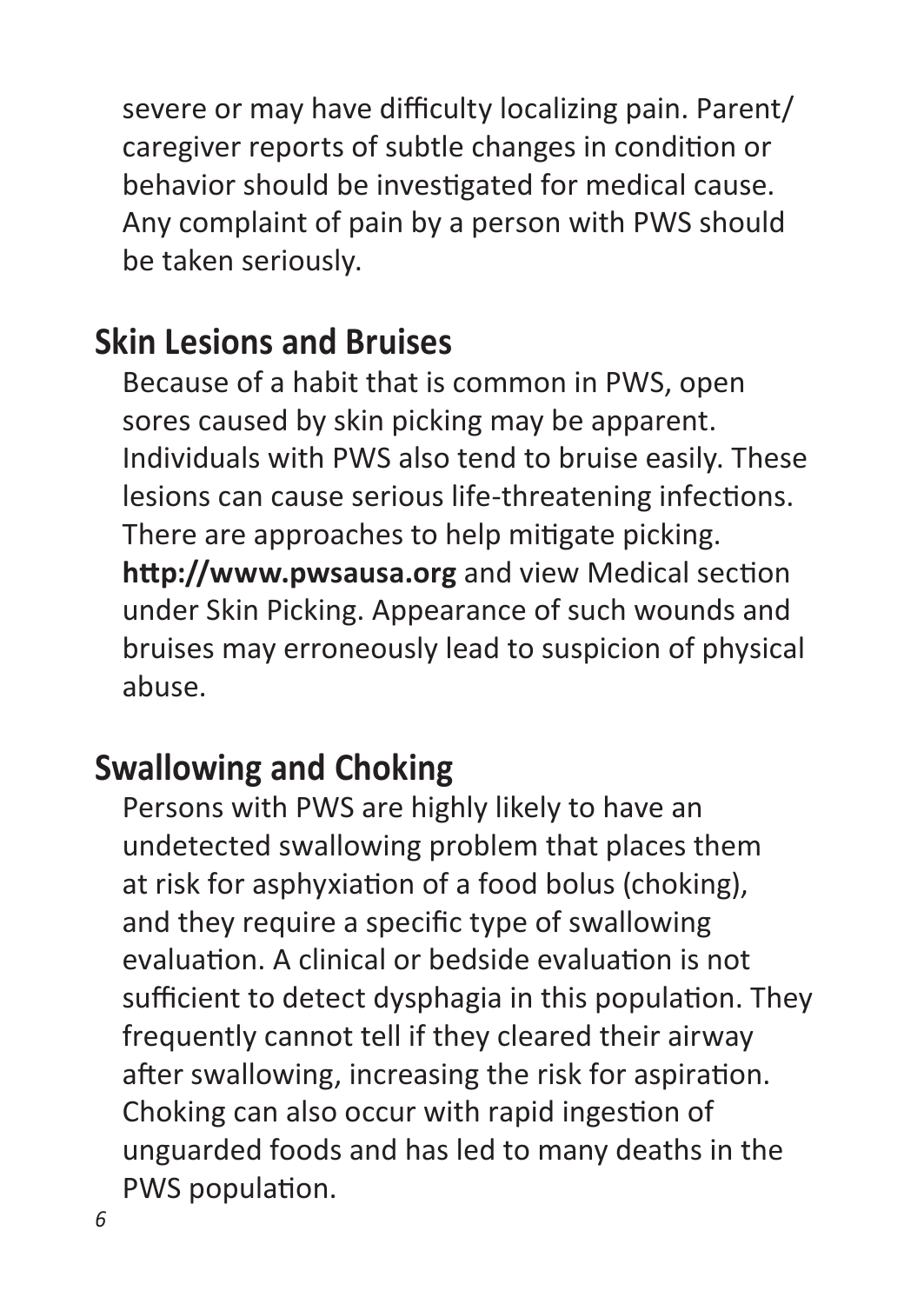**http://www.pwsausa.org** and view Medical section under Choking/Swallowing.

#### **Temperature Abnormalities**

Idiopathic hyper- and hypothermia have been reported. Hyperthermia may occur during minor illness and in procedures requiring anesthesia. Fever may be absent despite serious infection. All individuals with PWS are at risk for mild hypothermia because of impaired peripheral somatosensory and central thermoregulation, poor judgment and cognitive inflexibility. Malignant hypothermia is a lifethreatening problem occasionally seen in PWS. **http://www.pwsausa.org** and view Medical section under Temperature.

# **Vomiting – Lack of ability to vomit**

Vomiting rarely occurs in those with PWS. Emetics may be ineffective, and repeated doses may cause toxicity. This characteristic is of particular concern in light of hyperphagia and the possible ingestion of uncooked, spoiled, or otherwise unhealthful food items. **The presence of vomiting may signal a lifethreatening illness and may warrant immediate treatment.**

#### **Water Intoxication**

Water intoxication has occurred in relation to use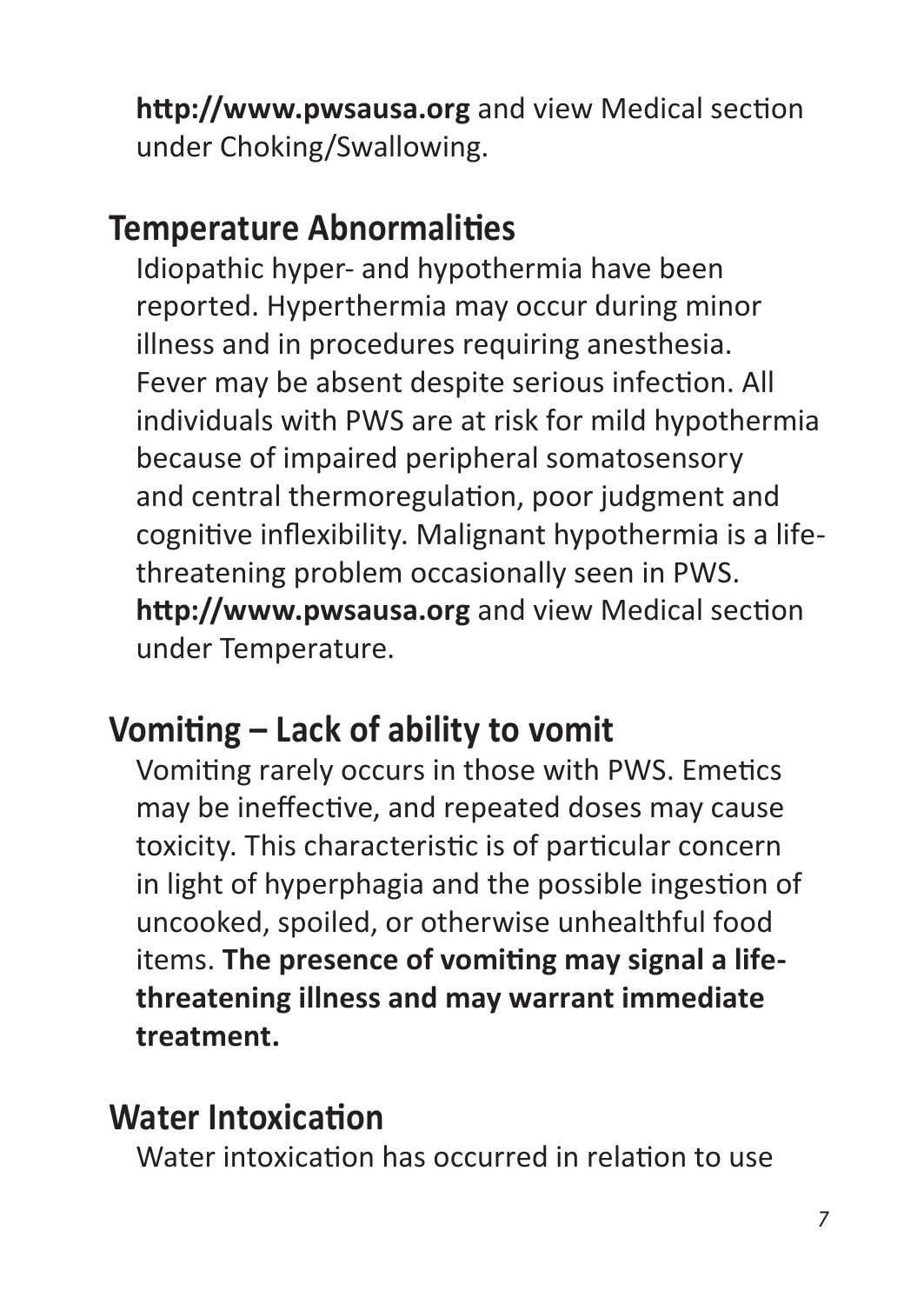of certain medications with antidiuretic effects, as well as from excess (binging) fluid intake alone. Anti-diarrheal medications may cause severe colonic distension, necrosis and rupture and should be avoided.

**http://www.pwsausa.org** and view Medical section under Water Intoxication.

#### **Respiratory Concerns**

Individuals with PWS are at increased risk for respiratory difficulties. Hypotonia, weak chest muscles, swallowing abnormalities and sleep apnea are common. Anyone with significant snoring, regardless of age, should have a medical evaluation to look for obstructive sleep apnea. Infants commonly have central sleep apnea which generally improves over time but may also have obstructive sleep apnea due to hypotonia and other factors. Hypotonia can lead to diminished activity levels and low aerobic capacity. Hypoventilation may be central in origin.

In children with PWS, chronic stomach reflux and aspiration are emerging as common problems. Reflux should be considered in young children with chronic respiratory problems; videofluroscopy is the preferred test. Individuals with obstructive apnea or obesity are at more risk for reflux.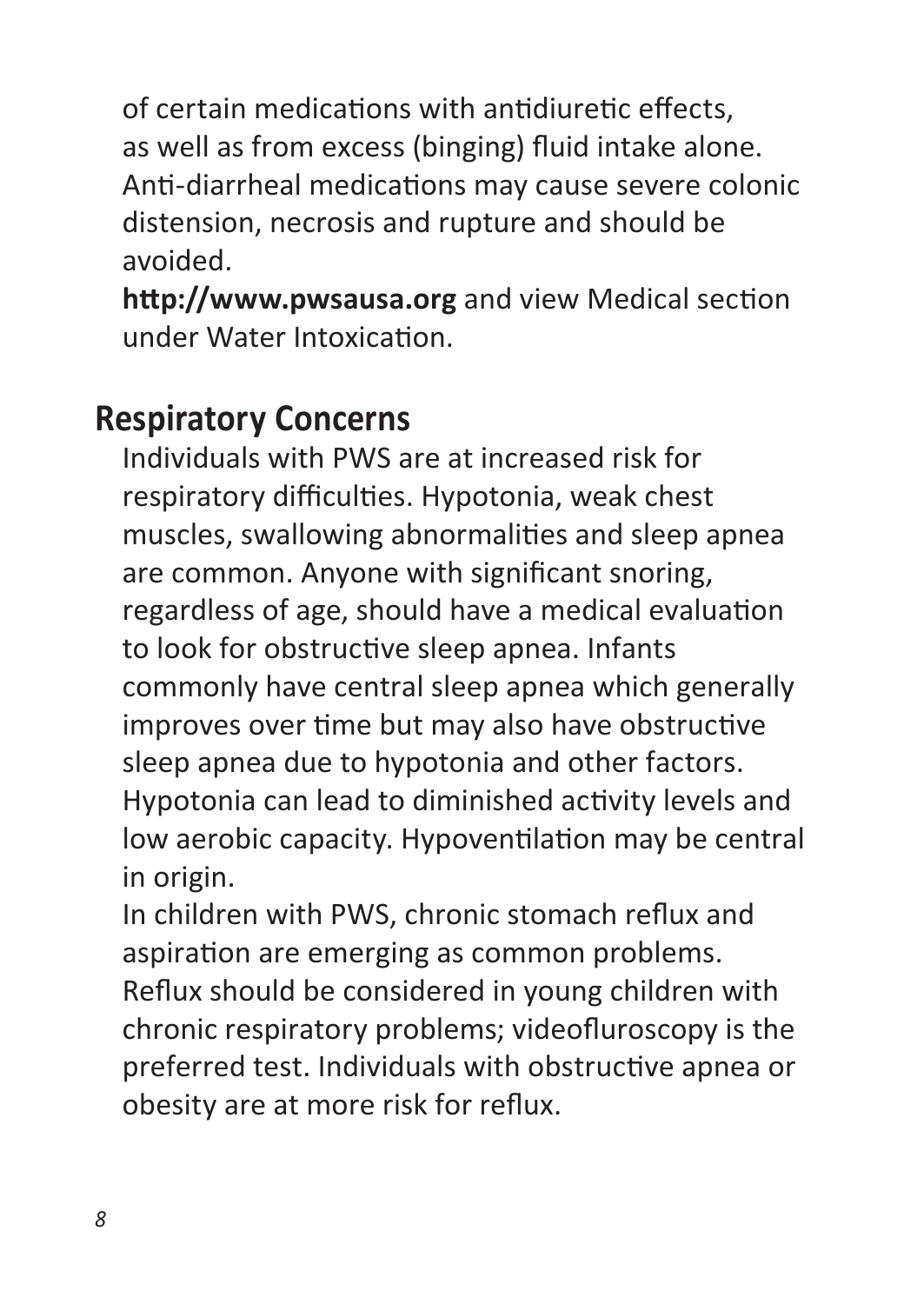# **Recommendations for Evaluation of Breathing Abnormalities Associated with Sleep in Prader-Willi Syndrome**

#### *PWSA (USA) Clinical Advisory Board Consensus Statement - 12/2003*

Problems with sleep and sleep disordered breathing have been long known to affect individuals with Prader-Willi syndrome (PWS). The problems have been frequently diagnosed as sleep apnea (obstructive [OSA], central or mixed) or hypoventilation with hypoxia. Disturbances in sleep architecture (delayed sleep onset, frequent arousals and increased time of wakefulness after sleep onset) are also frequently common. Although prior studies have shown that many patients with PWS have relatively mild abnormalities in ventilation during sleep, it has been known for some time that certain individuals may experience severe obstructive events that may be unpredictable.

Factors that seem to increase the risk of sleep disordered breathing include young age, severe hypotonia, narrow airway, morbid obesity and prior respiratory problems requiring intervention such as respiratory failure, reactive airway disease and hypoventilation with hypoxia. Due to a few recent fatalities reported in individuals with PWS who were on growth hormone therapy (GH), some physicians have also added this as an additional risk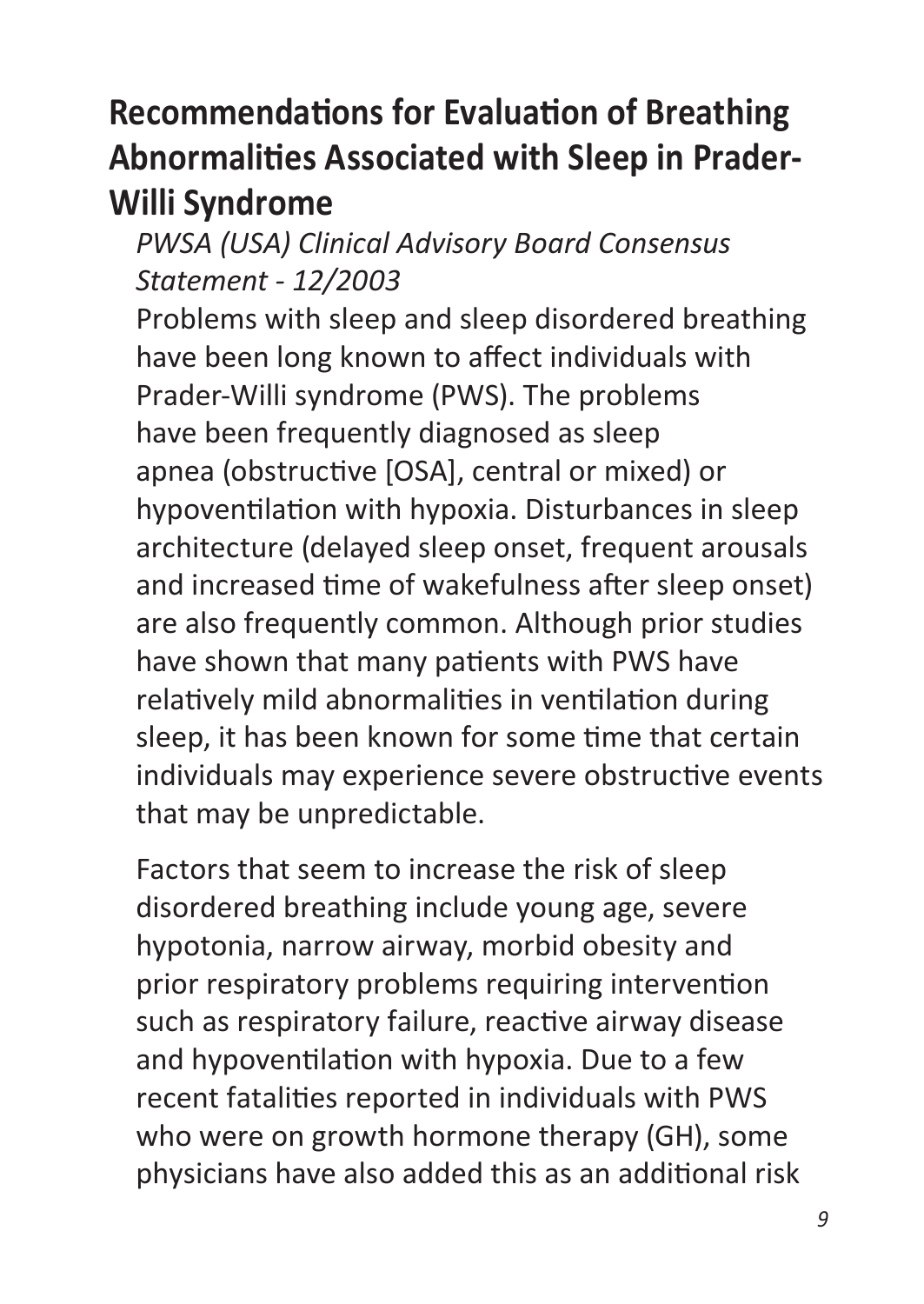factor. One possibility (that is currently unproven) is that GH could increase the growth of lymphoid tissue in the airway thus worsening already existing hypoventilation or OSA. Nonetheless, it must be emphasized that there is currently no definitive data demonstrating that GH causes or worsens sleep disordered breathing. However, to address this new concern, as well as the historically well documented increased risk of sleep-related breathing abnormalities in PWS, **the Clinical Advisory Board of the PWSA (USA) makes the following recommendations:**

**1. A sleep study or a polysomnogram** that includes measurement of oxygen saturation and carbon dioxide for evaluation of hypoventilation, upper airway obstruction, obstructive sleep apnea and central apnea should be contemplated for all individuals with Prader-Willi syndrome. These studies should include sleep staging and be evaluated by experts with sufficient expertise for the age of the patient being studied.

#### **2. Risk factors that should be considered to expedite the scheduling of a sleep study should include:** ¡

- Severe obesity weight over 200% of ideal body weight (IBW).
- History of chronic respiratory infections or reactive airway disease (asthma).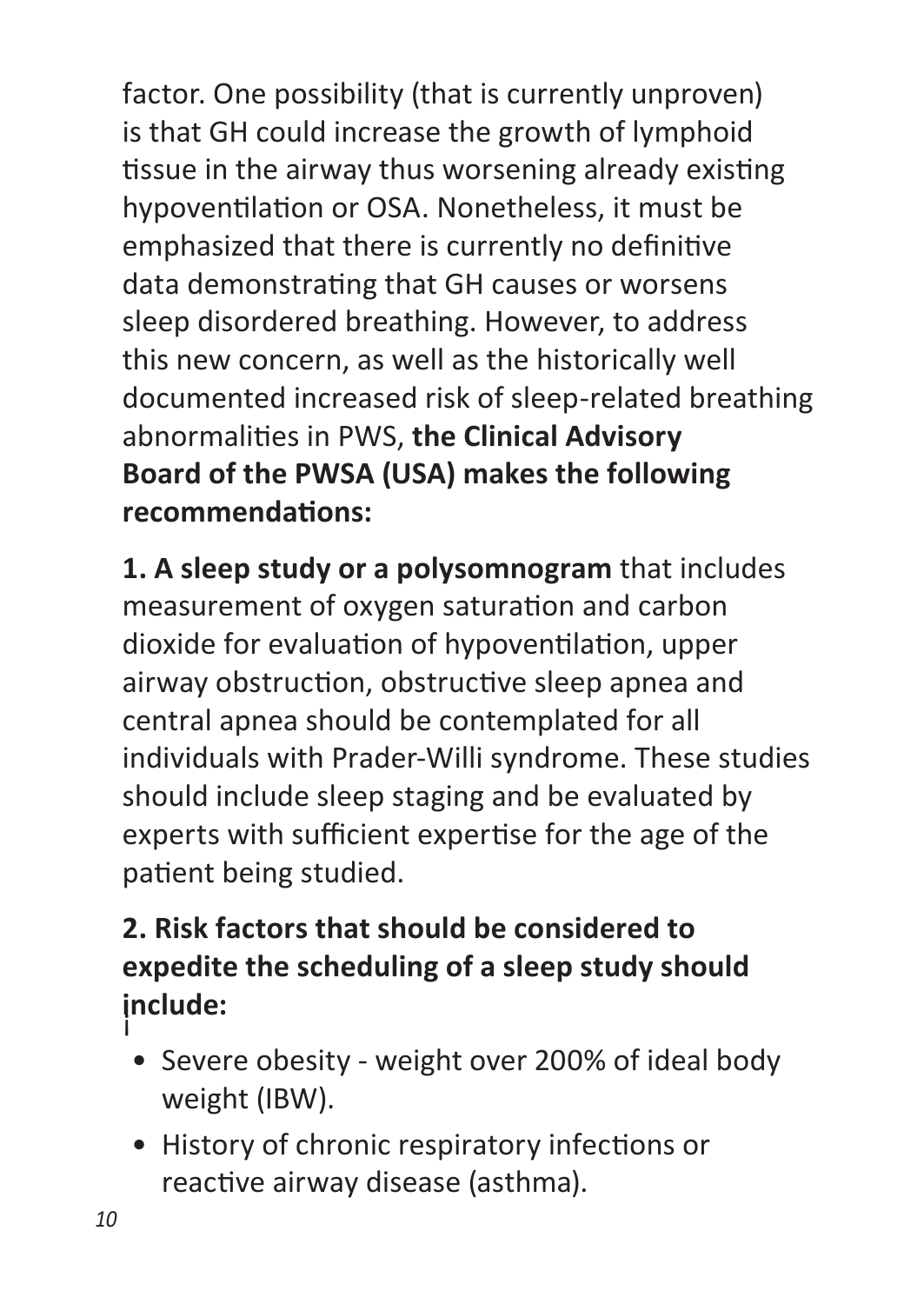- History of snoring, sleep apnea or frequent awakenings from sleep.
- History of excessive daytime sleepiness, especially if this is getting worse.
- Before major surgery including tonsillectomy and adenoidectomy.
- Prior to sedation for procedures, imaging scans and dental work.
- Prior to starting growth hormone or if currently receiving growth hormone therapy.

Additional sleep studies should be considered if patients have the onset of one of these risk factors, especially a sudden increase in weight or change in exercise tolerance. **If a patient is being treated with growth hormone, it is not necessary to stop the growth hormone before obtaining a sleep study unless there has been a new onset of significant respiratory problems.**

Any abnormalities in sleep studies should be discussed with the ordering physician and a pulmonary specialist knowledgeable about treating sleep disturbances to ensure that a detailed plan for treatment and management is made. Referral to a pediatric or adult pulmonologist with experience in treating sleep apnea is strongly encouraged for management of the respiratory care.

#### **In addition to a calorically restricted diet to ensure**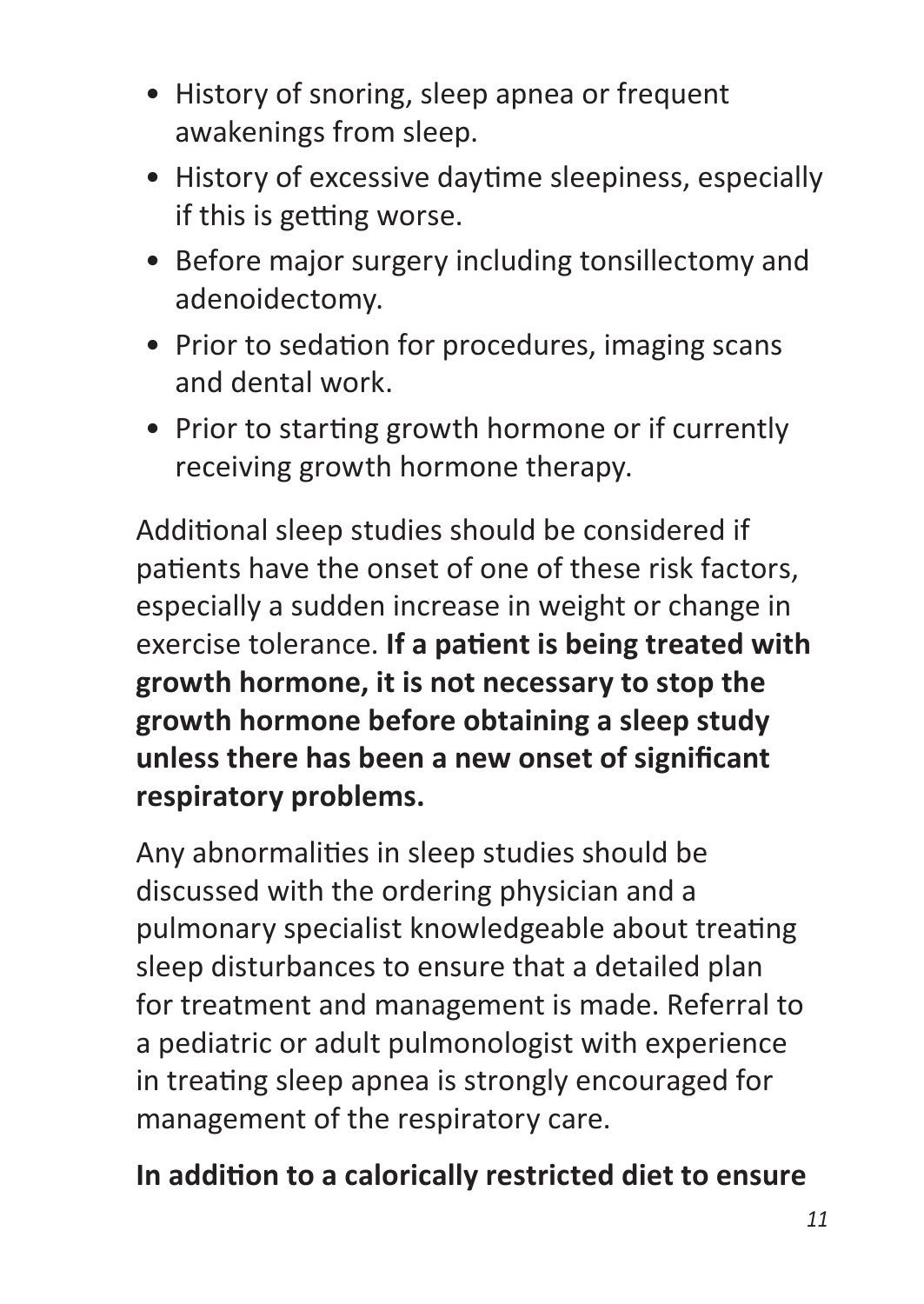#### **weight loss or maintenance of an appropriate weight, a management plan may include modalities such as:**

- Supplemental oxygen
- Continuous positive airway pressure (CPAP) or **RiPAP**
- Oxygen should be used with care as some individuals may have hypoxemia as their only ventilatory drive and oxygen therapy may actually worsen their breathing at night.
- Behavior training is sometimes needed to gain acceptance of CPAP or BiPAP.
- Medications to treat behavior may be required to ensure adherence to the treatment plan.

If sleep studies are abnormal in the morbidly obese child or adult (IBW > 200%) the primary problem of weight should be addressed with an intensive intervention - specifically, an increase in exercise and dietary restriction. Both are far preferable to surgical interventions of all kinds. Techniques for achieving this are available from clinics and centers that provide care for PWS and from the national parent support organization [PWSA (USA)]. Behavioral problems interfering with diet and exercise may need to be addressed simultaneously by persons experienced with PWS.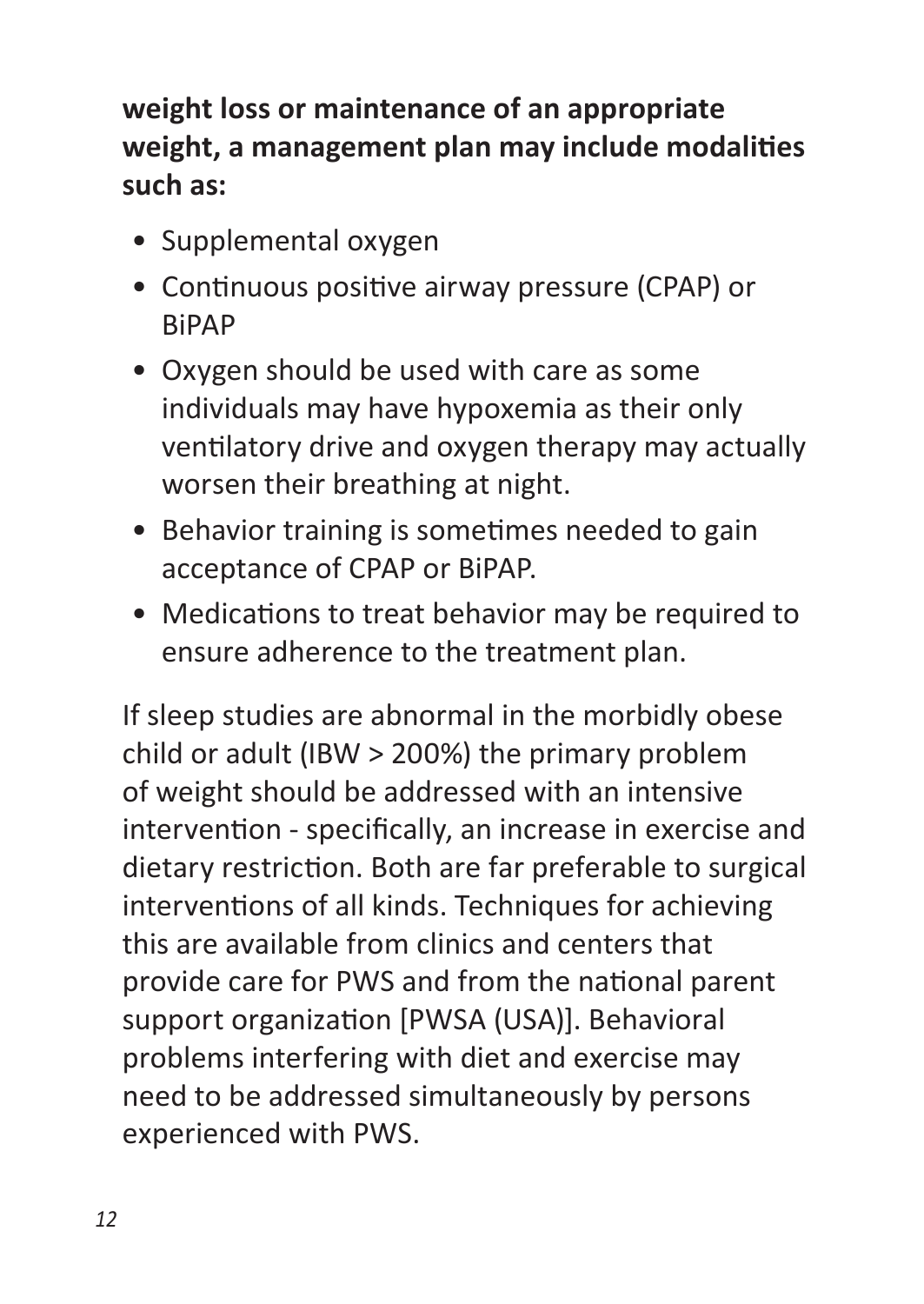If airway related surgery is considered, the treating surgeon and anesthesiologist should be knowledgeable about the unique pre- and postoperative problems found in individuals affected by Prader-Willi syndrome.

Tracheostomy surgery and management present unique problems for people with PWS and should be avoided in all but the most extreme cases. Tracheostomy is typically not warranted in the compromised, morbidly obese individual because the fundamental defect is virtually always hypoventilation, not obstruction. Self-endangerment and injury to the site are common in individuals with PWS who have tracheostomies placed.

At this time there is no direct evidence of a causative link between growth hormone and the respiratory problems seen in PWS. Growth hormone has been shown to have many beneficial effects in most individuals with PWS including improvement in the respiratory system. Decisions in the management of abnormal sleep studies should include a risk/benefit ratio of growth hormone therapy. It may be reassuring for the family and the treating physician to obtain a sleep study prior to the initiation of growth hormone therapy and after 6-8 weeks of therapy to assess the difference that growth hormone therapy may make. A follow-up study after one year of treatment with growth hormone may also be indicated.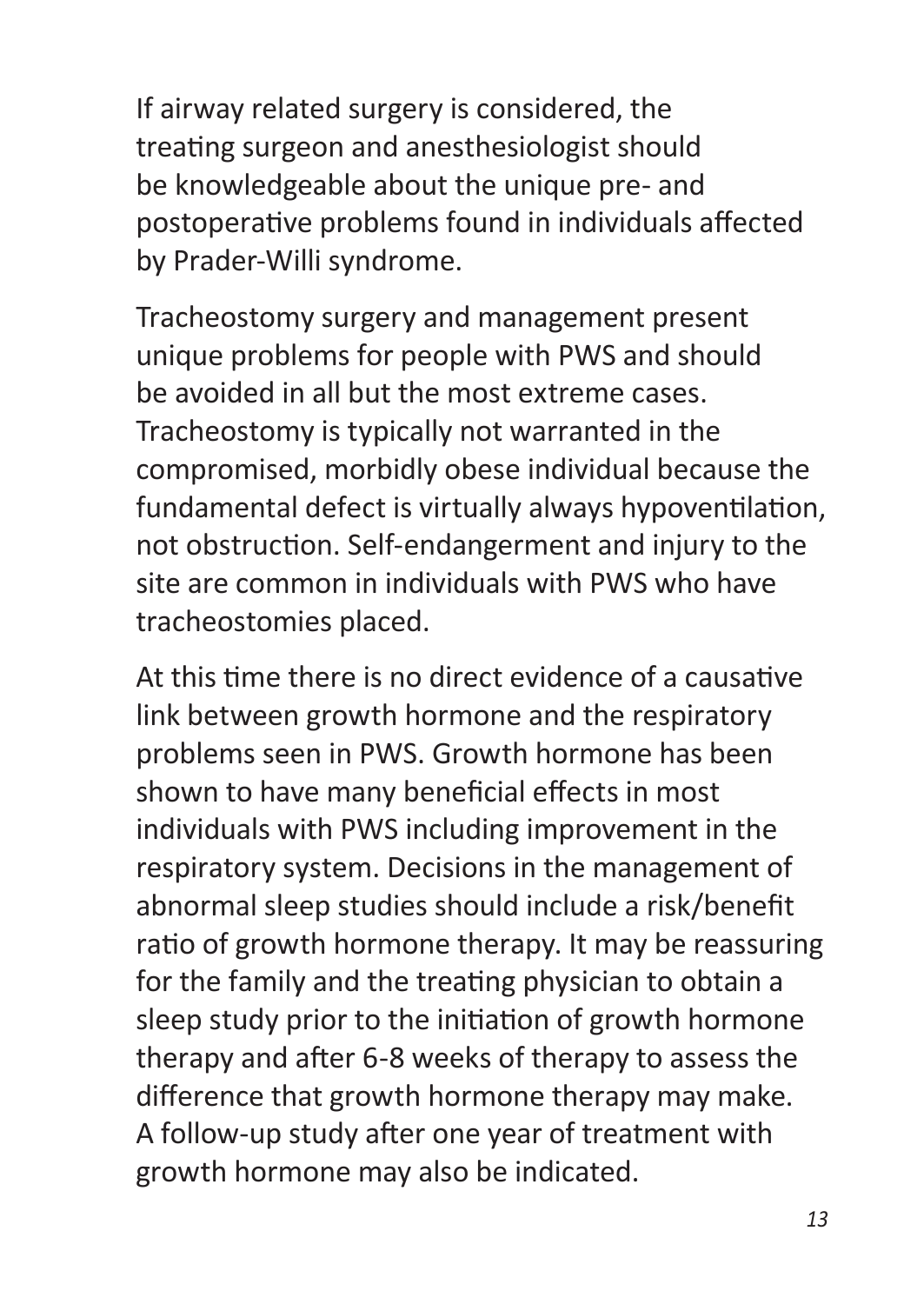# **Growth Hormone Treatment and Prader-Willi Syndrome**

#### **PWSA (USA) Clinical Advisory Board Consensus Statement - 6/2009 PWSA International Consensus Statement 2013**

Both statements are found at **http://www.pwsausa. org** and view Medical section under Growth Hormone.

# **In-Patient Considerations**

#### **Access difficulties – venous and airway**

Obesity and poor muscle tone may complicate line placement. A small airway, high palate, and/or obesity may complicate ability to intubate. Saliva is often thick and sticky. Many persons with PWS will have difficult IV access due to increased fat mass and smaller than normal blood vessels. Outpatient procedures and general sedation may be especially problematic. Care must be taken during procedures done in out of hospital settings, and that proper equipment for resuscitation is immediately available and consideration for doing these procedures in an OR should be discussed. Procedures where more than light sedation is used may warrant an overnight observation.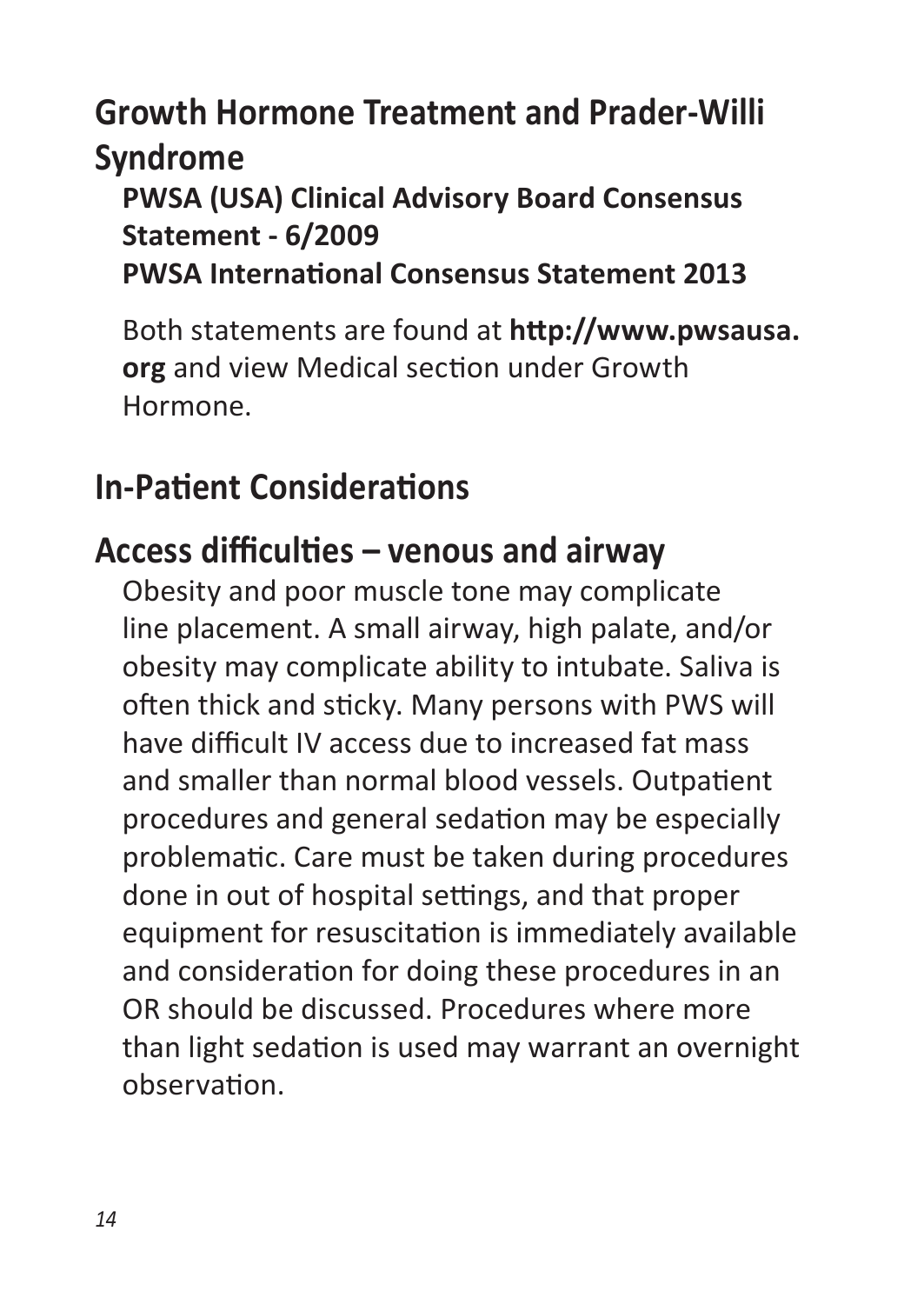# **Anesthesia**

People with PWS may have unusual reactions to standard dosages of anesthetic agents. Use caution in giving anesthesia. Serious problems occur during conscious sedation, if it is not well monitored, rather than from the use of general anesthesia and airway management. Ongoing assessment of breathing and oxygen saturation is critical in all outpatient procedures including dental work.

**http://www.pwsausa.org** and view the Medical section for articles on Anesthesia.

- Anesthesia and Prader-Willi Syndrome: James Loker, M.D., Laurence Rosenfield, M.D.
- Anesthesia Concerns for Patients with PWS: Winthrop University

# **Behavior problems**

Individuals are prone to emotional outbursts, obsessive-compulsive behaviors, and psychosis. Psychotropic medications may affect metabolism of anesthesia leading to shorter or longer duration of action.

# **Cardiac problems**

Surprisingly, coronary disease is less in PWS than in individuals with similar obesity. Cardiac problems usually are due to hypoventilation right heart failure. Edema can often be seen in the obese individual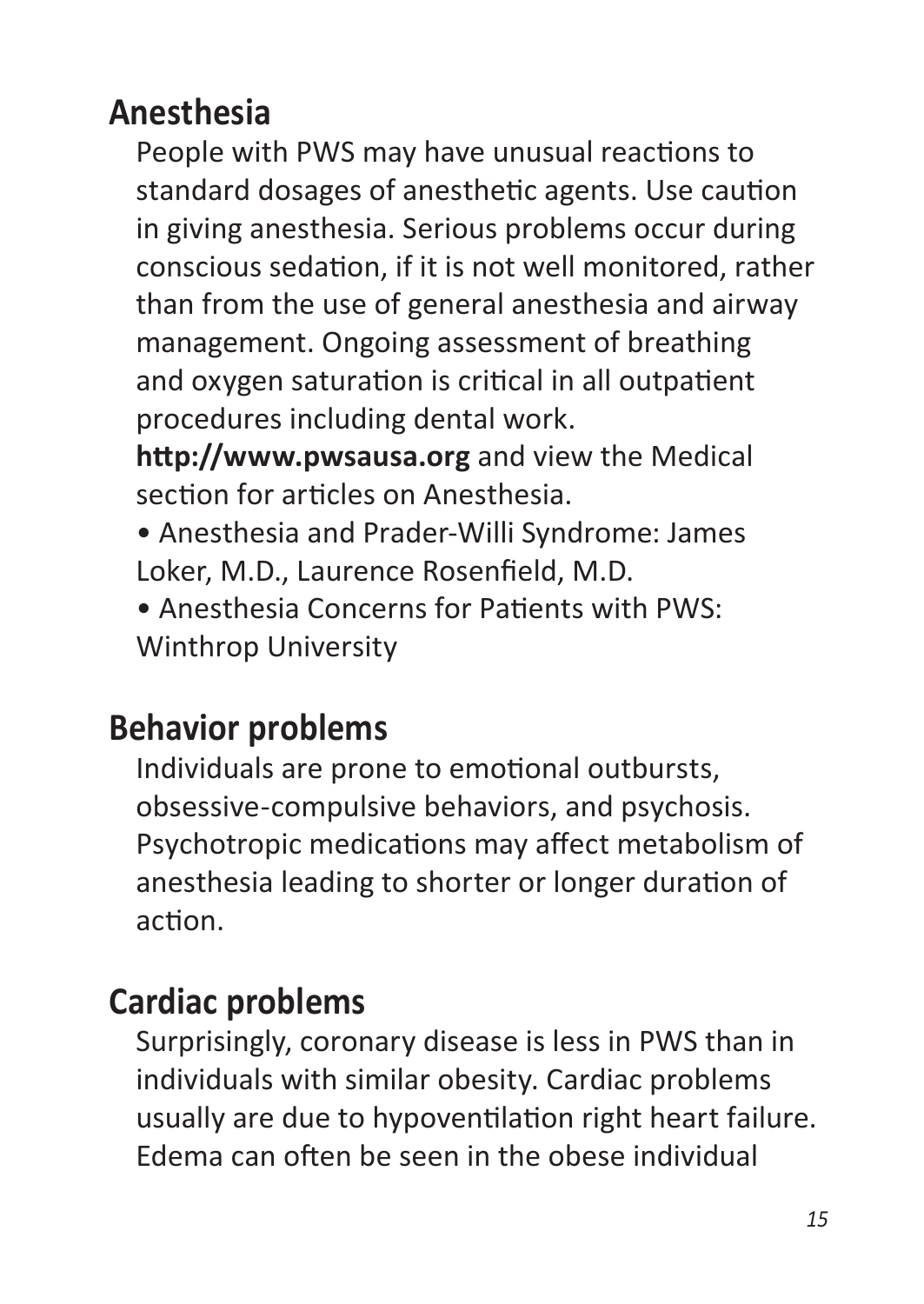even in the absence of heart failure and is treated by weight loss and ambulation. Diuretics are usually not that beneficial in treating the edema.

# **Food seeking behaviors/Relentless hunger**

Complete safety from access to food is essential in any health care setting. Assume individual has eaten unless verified by caregiver. Complaints of hunger should not result in access to snacks or food. Patients in the hospital should have someone with them at all times. The individual may be on a caloric restricted diet and that should be conveyed to the nutritionist and kitchen.

# **Hypothalamic dysfunction – Pituitary deficiencies**

Hypothyroidism- Risk of central (TSH deficiency) hypothyroidism is 20-30% and may be undiagnosed prior to surgery.

# **Growth hormone deficiency - All individuals should be considered to be GH deficient.**

Hypothalamic dysfunction is also the presumed origin of many other unique problems including temperature regulation, hunger, ventilatory effort, behavior patterns.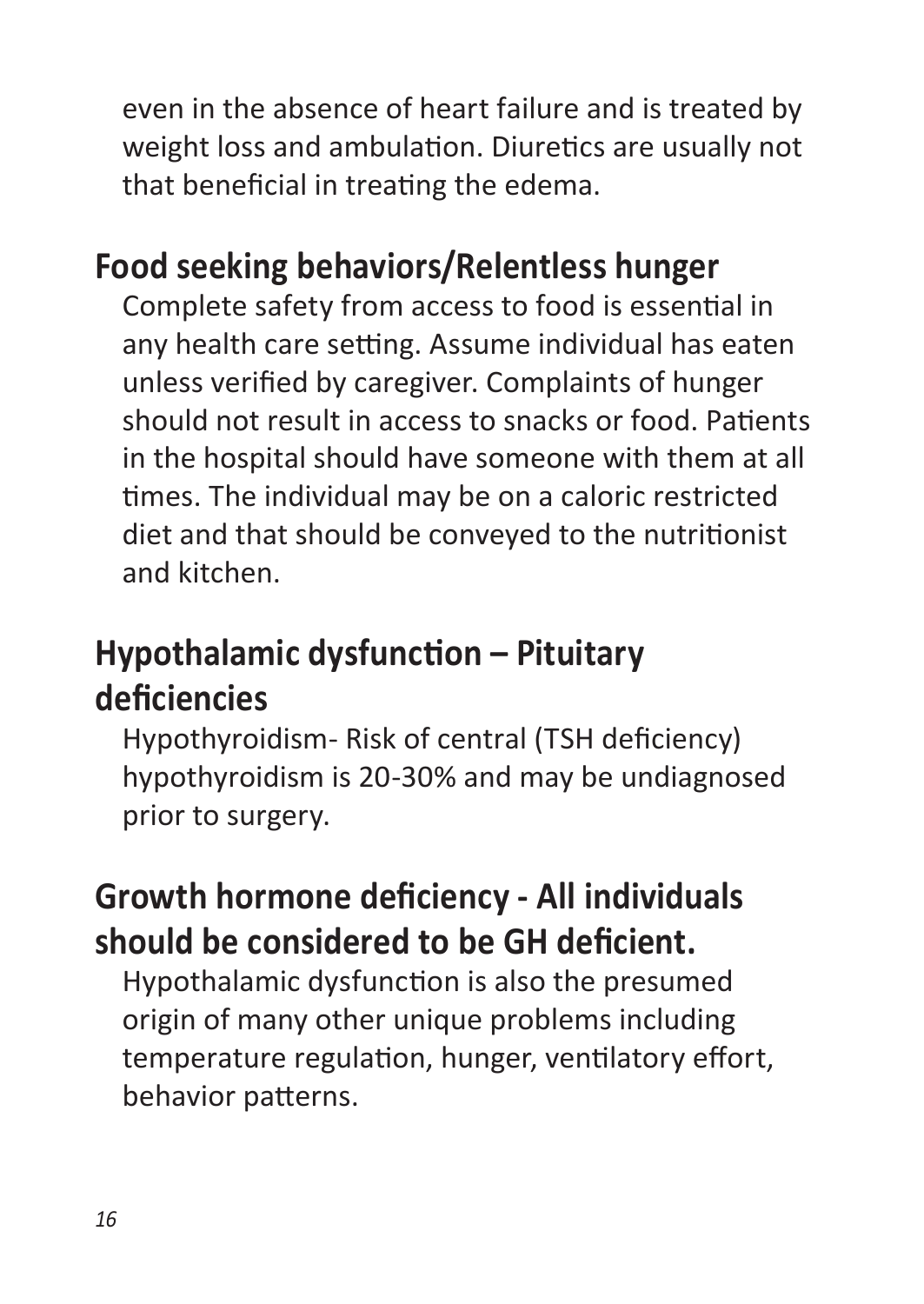# **Hypotonia**

This muscle weakness may complicate ability to cough effectively and clear airways.

# **Narcotics**

Individuals may have an exaggerated response to narcotics. Use the lowest possible dose to achieve the desired state of anesthesia. Many individuals have delayed gastric emptying that can be compounded with narcotics.

# **Obesity**

Consideration for obstructive apnea, pulmonary hypertension, diabetes, and right heart failure should be addressed.

### **Pain insensitivity**

Unexplained tachypnea or tachycardia may be the only indication of pain. Behavior problems which are not typical for this person may be evidence of pain. Individuals with PWS may not respond to pain in the same manner as others and it may mask the presence of underlying problems. Since pain may not be present, other signs of underlying problems should be monitored.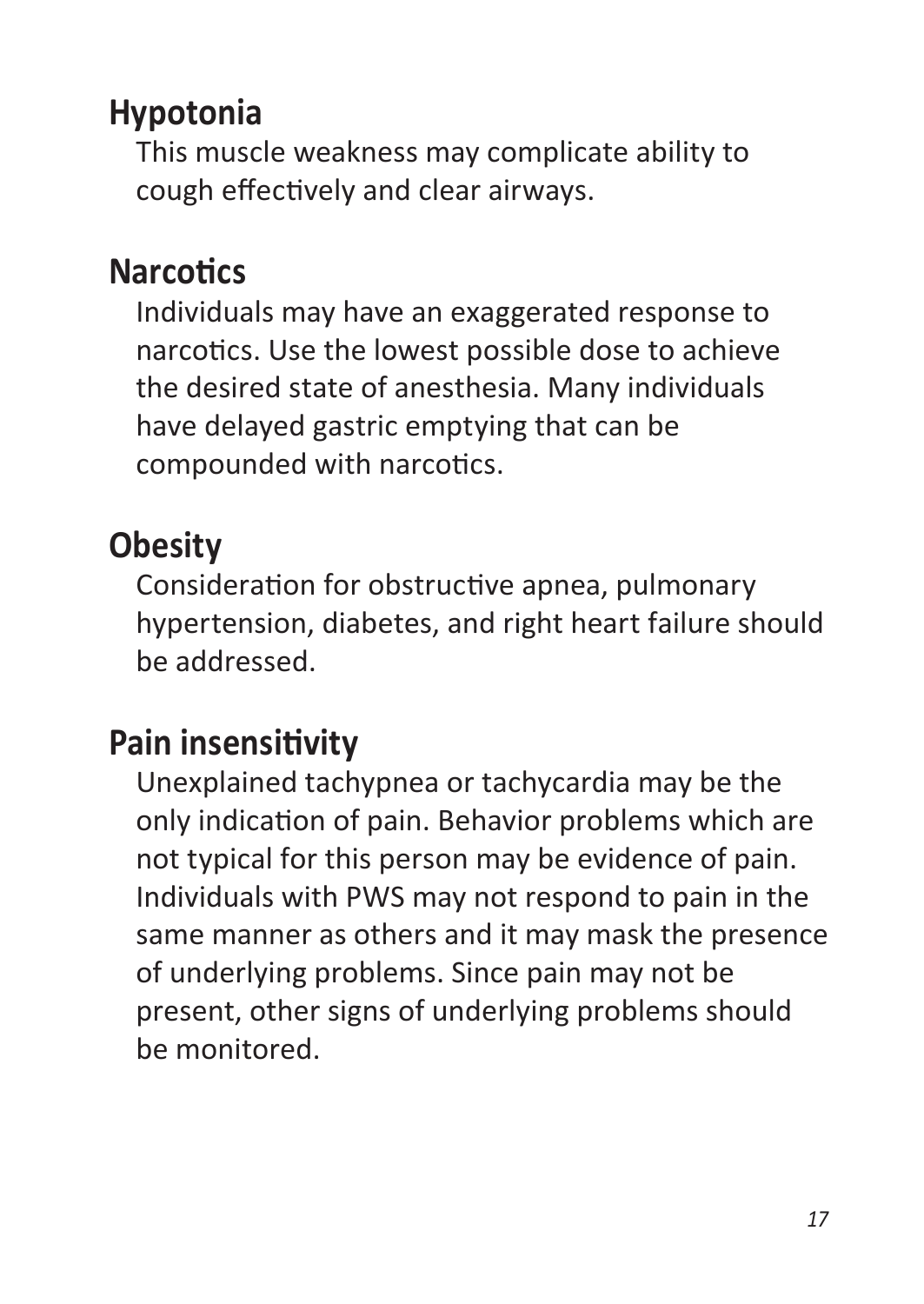# **Pulmonary embolism**

Individuals with PWS are at risk for pulmonary embolism. DVT prophylaxis should be considered in all obese individuals. Prolonged bed rest is to be avoided.

#### **Psychosis**

There is an increased risk of psychosis in individuals with PWS, which can be triggered by significant events such as changes in routines and serious illness. Prompt attention to hallucinations or reported change in typical behavior is essential. View mental health issues **http://www.pwsausa.org/medicalissues-a-z/** under Psychiatric concerns.

#### **Saliva abnormalities**

Thick sticky saliva complicates airway management especially during conscious sedation and increases the risk of caries. Dried saliva may not be an indication of hydration status. Water drinking is minimal in the majority of individuals with PWS.

# **Skin picking**

May complicate healing of IV sites and incisional wounds. Restraints or gloves may be necessary to protect wounds during healing.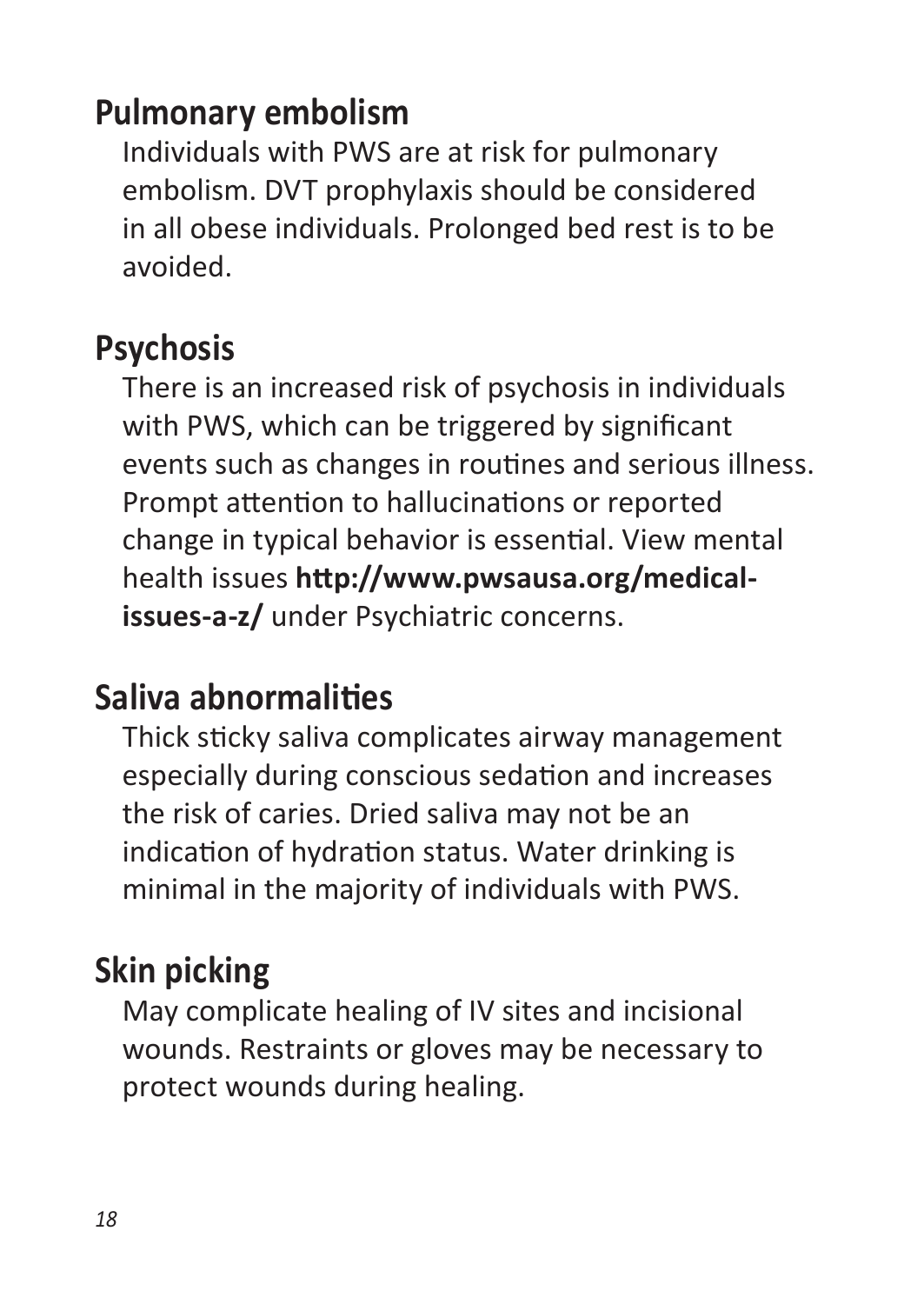# **Temperature instability**

Low basal temperature is typical in healthy individuals with PWS. Hypothalamic dysregulation can lead to poor control during fever or hypothermia. There is no known predisposition to malignant hyperthermia, but depolarizing muscle relaxants should be avoided if possible.

#### **Surgical and Orthopedic Concerns**

With the increasing number of infants and children with PWS undergoing sleep assessments prior to growth hormone treatment and the potential rise in surgical procedures (e.g., tonsillectomy) requiring intubation and anesthesia, it will be important to alert the medical team about complications that may include trauma to the airway, oropharynx, or lungs due to possible anatomic and physiologic differences seen in PWS. They can include a narrow airway, underdevelopment of the larynx and trachea, hypotonia, edema, and scoliosis.

Musculoskeletal manifestations, including scoliosis, hip dysplasia, fractured bones (which may be undetected), osteoporosis and lower limb alignment abnormalities, are described in the orthopedic literature. However, care of this patient population from the orthopedic surgeon's perspective is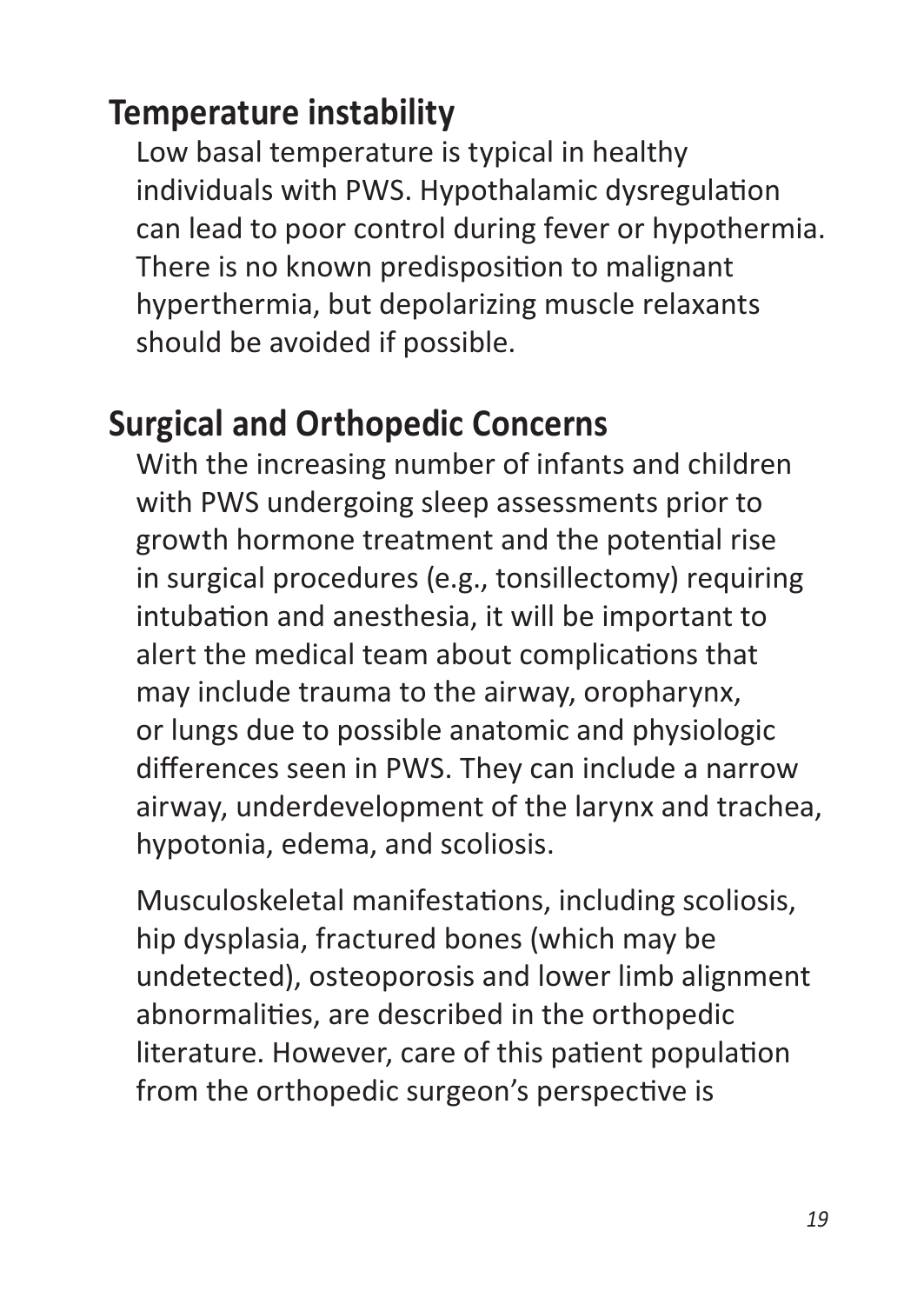complicated by other clinical manifestations of PWS. **http://www.pwsausa.org** and view Medical section under Orthopedic Issues.

# **Postoperative Monitoring of Patients with Prader-Willi Syndrome**

Patients with PWS are known to have increased morbidity after surgery due to:

- Abnormal physiological response to hypercapnia and hypoxia
- Hypotonia
- Narrow oropharyngeal space
- High incidence of central, obstructive and mixed apnea
- Thick secretions
- Obesity
- Increased incidence of scoliosis with decreased pulmonary function
- Prolonged exaggerated response to sedatives
- Increased risk for aspiration
- Decreased pain sensation
- Possible challenges with compliance to pre- and postoperative treatment procedures due to:
	- Extreme food seeking behavior and hyperphagia due to hypothalamic dysfunction
	- High incidence of gastroparesis and slow motility of the intestinal tract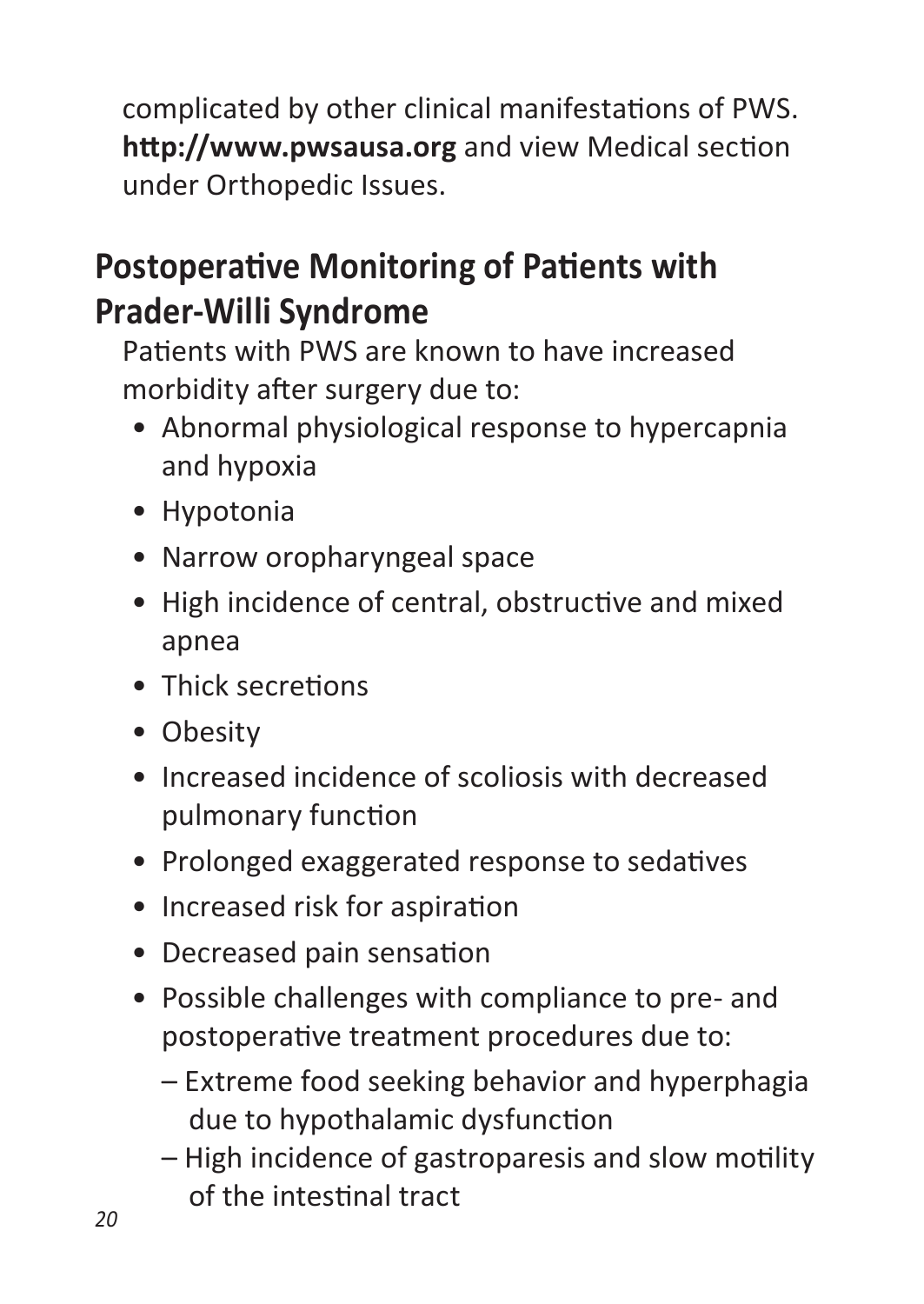- Extreme skin picking which may interfere with wound healing
- Altered temperature regulation fever may be absent in the presence of infection. There does not seem to be a higher incidence of malignant hyperthermia
- The possibility of central adrenal insufficiency

# **RECOMMENDATIONS:**

- Patients with PWS who undergo deep sedation and general anesthesia should be recovered overnight in a monitored unit. Infants and children may require intensive care monitoring.
- Continuous monitoring of pulse-oximetry for 24 hours postoperative with attention to airway and breathing.
- A conservative approach to pain management and use of narcotic agents.
- Full assessment of return of GI motility prior to initiation of intake by mouth because of the predisposition to ileus after surgery.
- Scheduling procedure as early in the day as possible to prevent prolonged time period where food seeking could take place.
- Direct supervision (1:1) to prevent foraging postoperatively.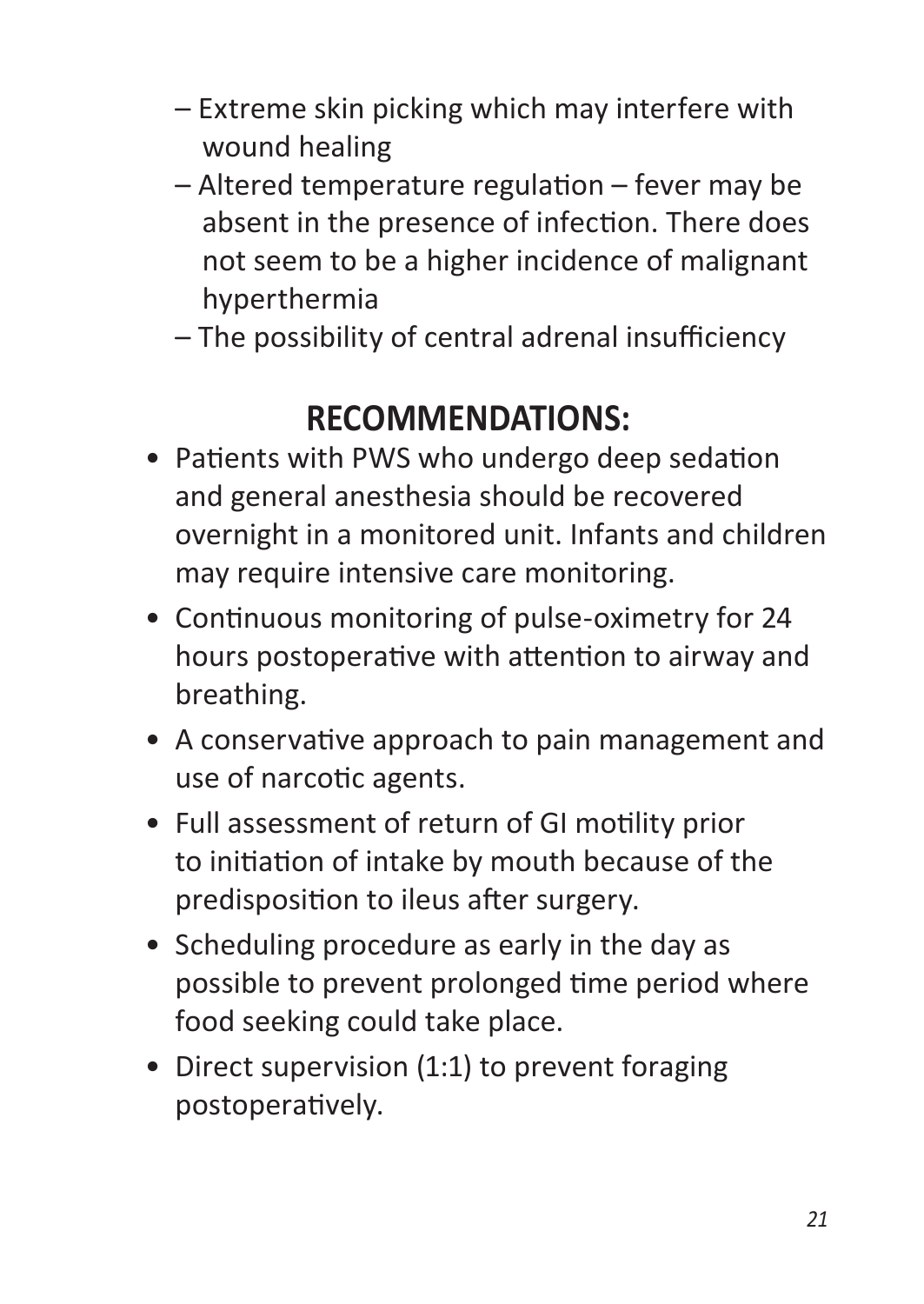- Monitor for picking at wounds and/or incisions. These may require additional dressings and other barriers including full time sitter to prevent access to surgical site and medical devices.
- Close observation of wound for signs of infection.
- Utilization of respiratory therapy interventions to prevent atelectasis and/or postoperative lung infection.
- Due to the hypotonia and obesity, individuals with PWS are at risk for deep venous thrombi (DVT) and pulmonary embolism. Patients should be under the guidelines for DVT prophylaxis.

**http://www.pwsausa.org** and view Medical section under Postoperative Monitoring of Patients with Prader-Willi Syndrome.

#### **Severe Gastric Intestinal Concerns**

#### **Vomiting – Lack of ability to vomit**

Vomiting rarely occurs in those with PWS. Emetics may be ineffective, and repeated doses may cause toxicity. This characteristic is of particular concern in light of hyperphagia and the possible ingestion of uncooked, spoiled, or otherwise unhealthful food items. **The presence of vomiting may signal a lifethreatening illness and may warrant immediate treatment.**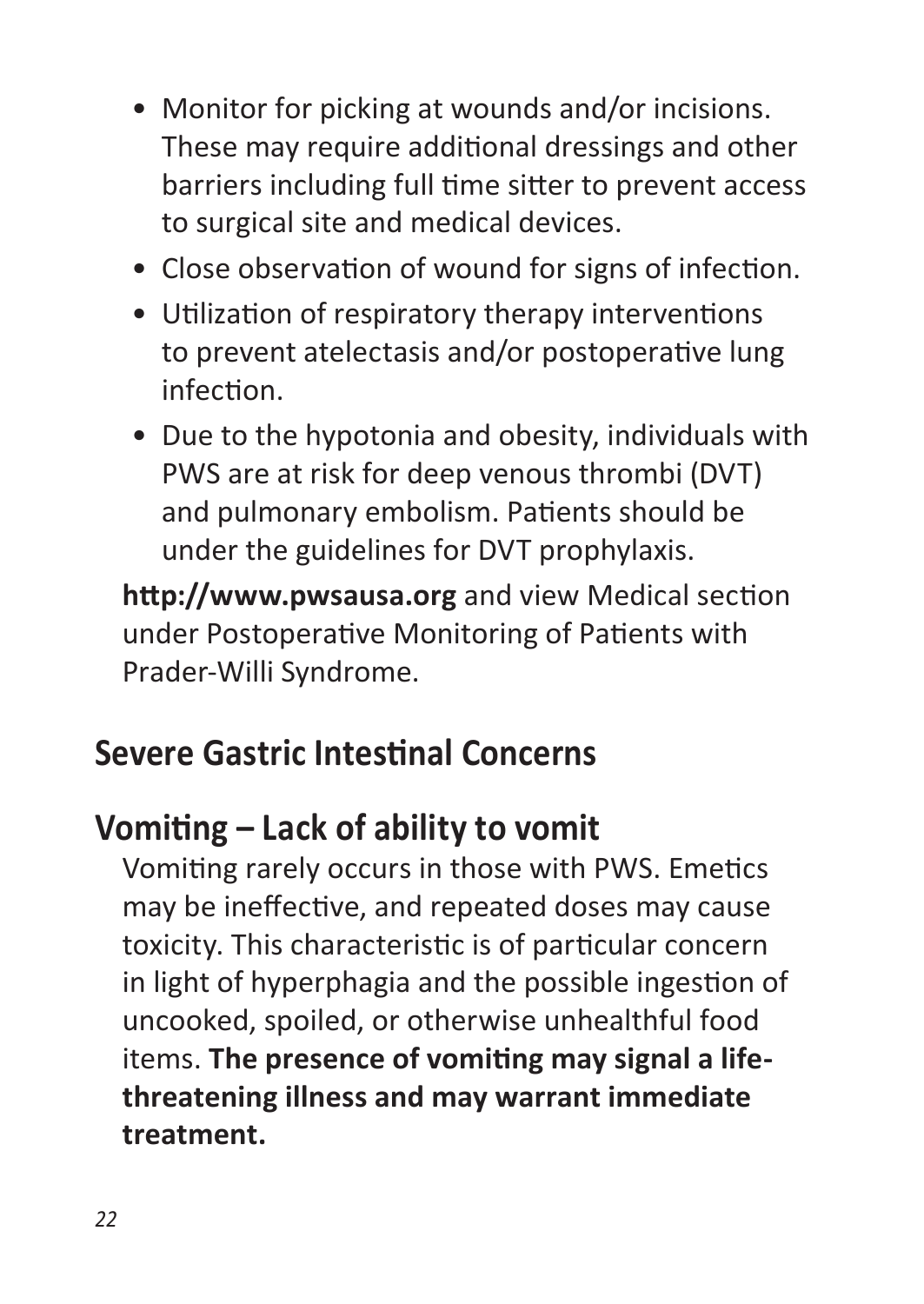#### **Severe Gastric Illness**

Gastric problems are very common in PWS due to decreased motility and gastroparesis. Abdominal distension or bloating, pain and/or vomiting may be signs of life-threatening gastric dilation, inflammation or necrosis. Rather than localized pain, there may be a general or vague feeling of being unwell. Any individual with PWS with these symptoms needs immediate medical attention. An x-ray, CT scan or ultrasound can help with the diagnosis and confirm if there is gastric necrosis and/or perforation. **If distension is noted, these individuals need close monitoring, made NPO and may need decompression with an NG tube.**

**Gastric necrosis or perforation is a medical emergency requiring exploratory laparotomy or emergent surgery. Individuals with PWS may not have tenderness, rigidity or rebound normally associated with an acute abdomen.** 

In addition to gastric distension, colonic impaction may also be present and need to be addressed. Stomach pain can also be due to gallstones or pancreatitis. An ultrasound, chemistry analysis of the blood and CT of the abdomen will help with the diagnosis.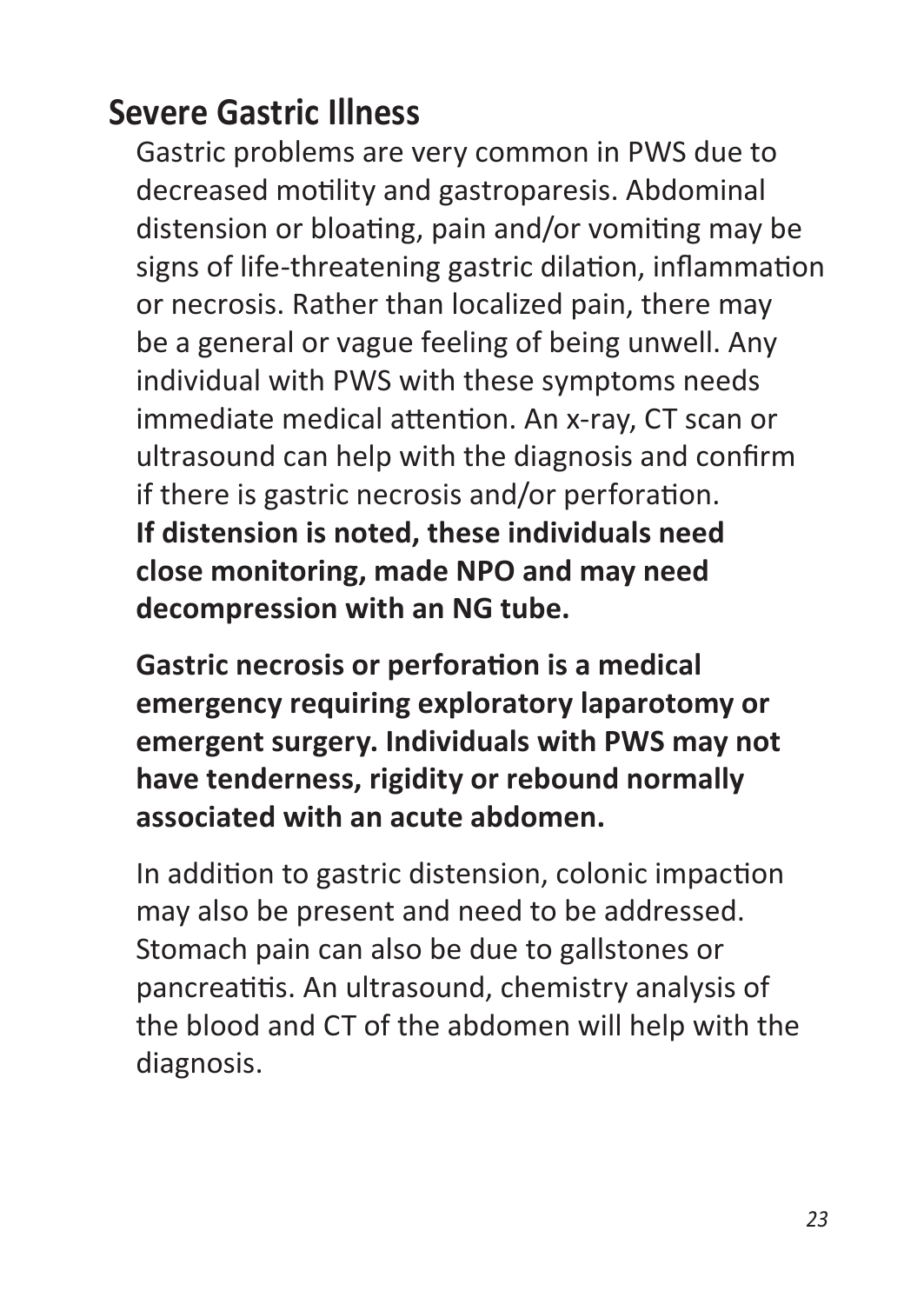# **Constipation in Individuals with Prader-Willi Syndrome**

James Loker, M.D., Pediatric Cardiologist Ann Scheimann, M.D., M.B.A., Gastroenterologist PWSA (USA) Clinical Advisory Board Members

Constipation is a common problem in individuals with Prader-Willi syndrome (PWS). It takes longer for food to move through the GI system in Prader-Willi syndrome\*. This slower passage of food can lead to serious issues similar to the ones seen related to the stomach. Outpatient methods used to clear constipation in non-PWS patients may be ineffective due to poor fluid intake and hypotonia. Inpatient regimens frequently use large volumes of fluid which may cause problems. Reliance on these methods may lead to life-threatening conditions such as necrosis and perforation of the colon and subsequent sepsis. Due to decreased muscle tone and altered pain response, individuals with PWS may not have the same clinical exam that a non-PWS patient would have. A heavier reliance on imaging may be necessary. Individuals with PWS may be at higher risk for impaction. Rectal examination and enema may be required in addition to oral cleanout regimen. This may also be problematic in some leading to rectal picking.

#### **Patients with PWS having constipation and receiving**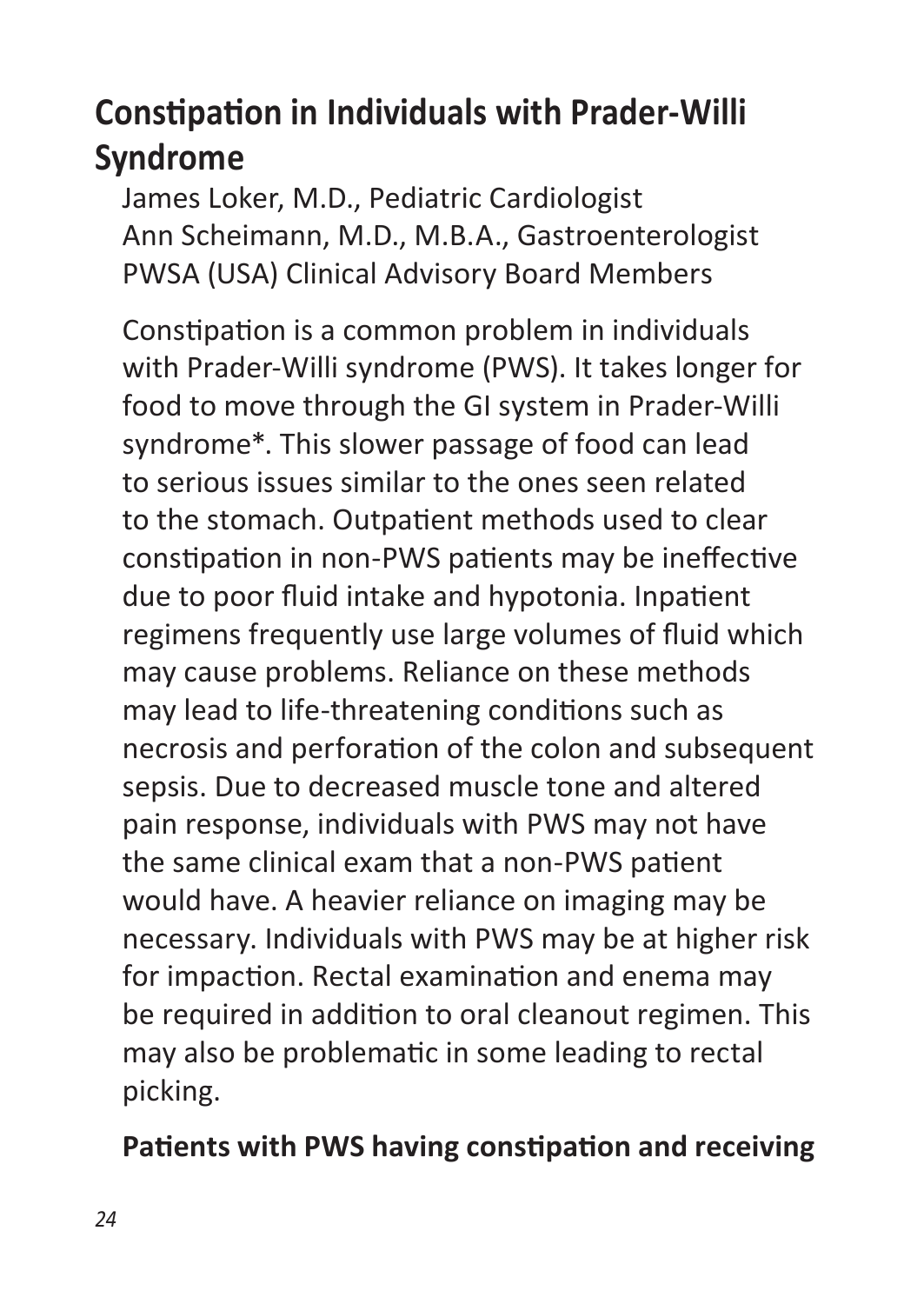**repeated regimens of oral PEG (polyethylene glycol) solution for bowel cleansing should be monitored closely for abdominal distention and retention.**  Failure of standard constipation protocols to clear the stool in a timely manner, especially in the face of increasing abdominal distension, vomiting, decreased appetite, stoppage of food consumption and/or abdominal pain warrants surgical or GI consultation. Emergent surgical or colonoscopic intervention may be necessary.

*\*Kuhlmann, et al. (2014) A descriptive study of colorectal function in adults with Prader-Willi syndrome: high prevalence of constipation. BMC Gastroenterology*, Apr 4; Vol 14: page 63

# **Prader-Willi Syndrome (USA) ALERT! Risk of Stomach Necrosis and Rupture**

*Possibly Related to Chronic Gastroparesis A Cause of Death from Sepsis, Gastric Necrosis or Blood Loss*

**Signs and symptoms of stomach necrosis and rupture:**

- **• Vomiting-** Any vomiting is very unusual in Prader-Willi syndrome
- **• Loss of appetite-** (ominous sign)
- **• Lethargy**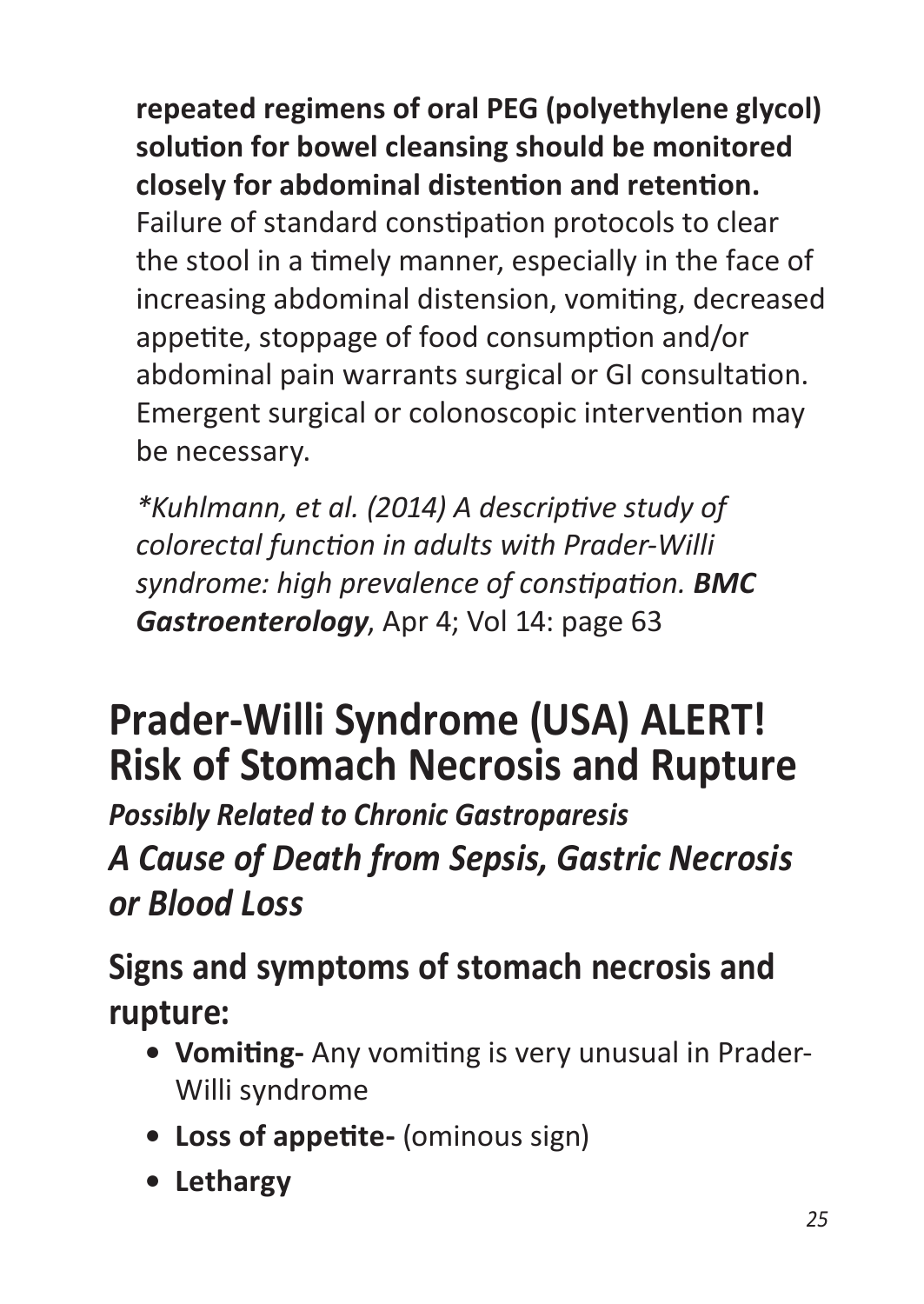- **• Complaints of pain, usually non-specific-** Pain sensation is abnormal in Prader-Willi syndrome due to high pain threshold; rarely complain of pain
- **• Pain** is often poorly localized
- **• Peritoneal signs** may be absent
- **• Abdominal/stomach bloating and gastric dilation**
- **• Fever may or may not be present**
- **• Temperature regulation** is altered in Prader-Willi syndrome
- **• Guaiac positive stools (chronic gastritis)**

**An algorithm for ER evaluation of an individual with PWS and abdominal complaints is on a foldout page in the back of this publication.**

# **These Signs should raise suspicion of STOMACH NECROSIS/RUPTURE as a possible diagnosis which can be LIFE-THREATENING!**

**History may include:**

- **• History of binge eating within the week**
- **• Hyperphagia and binge eating are characteristic**  of Prader-Willi syndrome, regardless of whether obese or slim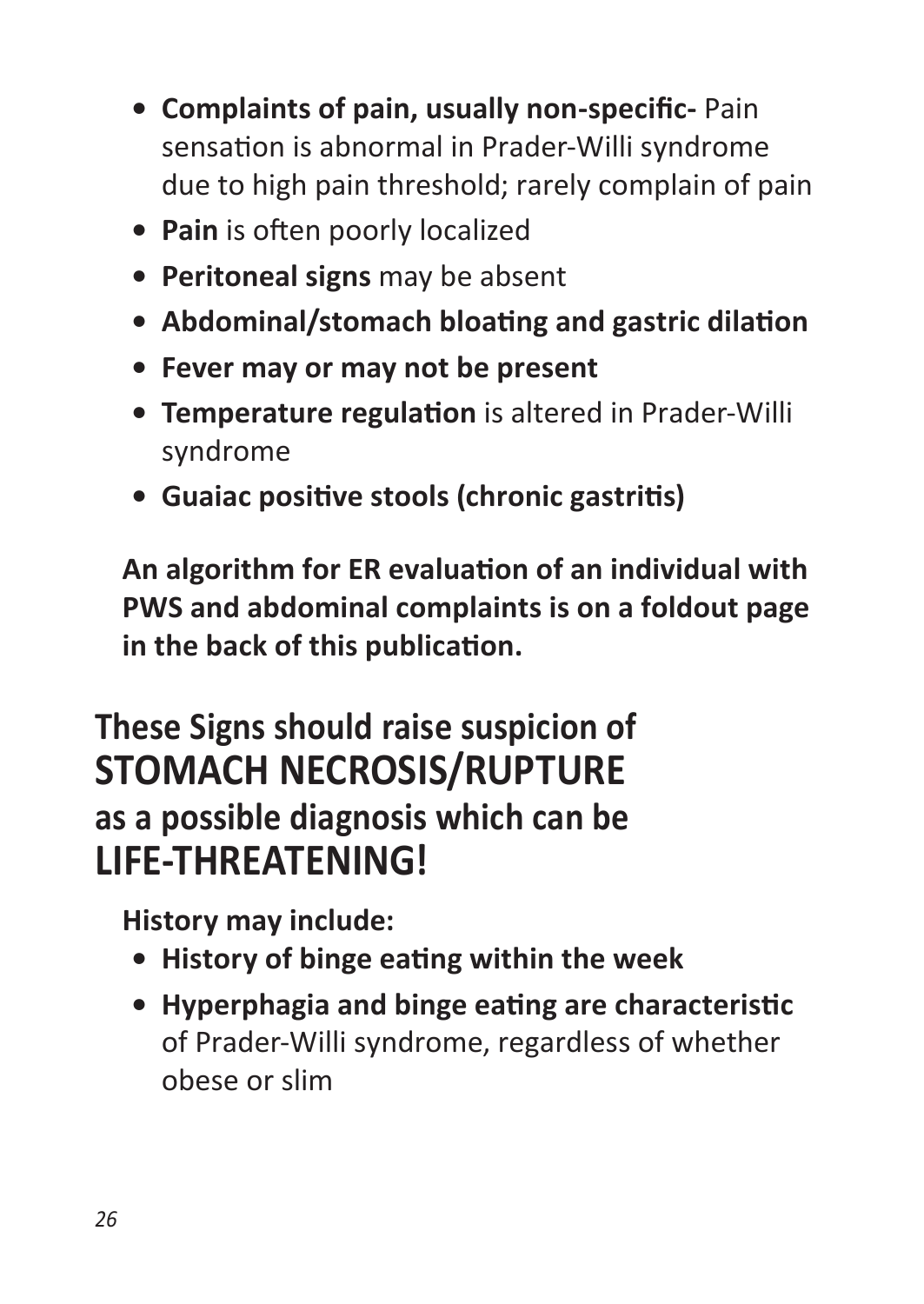- **• Frequently occurs** after holiday, or social occasion with less supervision of intake
- **• History of gastroparesis-** Common in Prader-Willi syndrome, though often undiagnosed
- **• Often slim or history of significant obesity followed by weight loss-** May leave the stomach wall thinned

**http://www.pwsausa.org** and view Medical section under Gastric/Intestinal.

### **IN THE EVENT OF DEATH**

In the case of a death or impending death, please call PWSA (USA) immediately **at 1-800-926-4797** for support and advice.

# **Reporting of Deaths**

The Prader-Willi Syndrome Association (USA) has created a research database of reported deaths of individuals with PWS. Although most premature deaths are attributable to morbid obesity, cases unrelated to obesity have been noted. PWSA (USA) has a formal investigation of causes of death.

PWSA (USA) also provides bereavement support to families who have lost children with PWS. Please call PWSA (USA) to report a death and also so the family can receive support.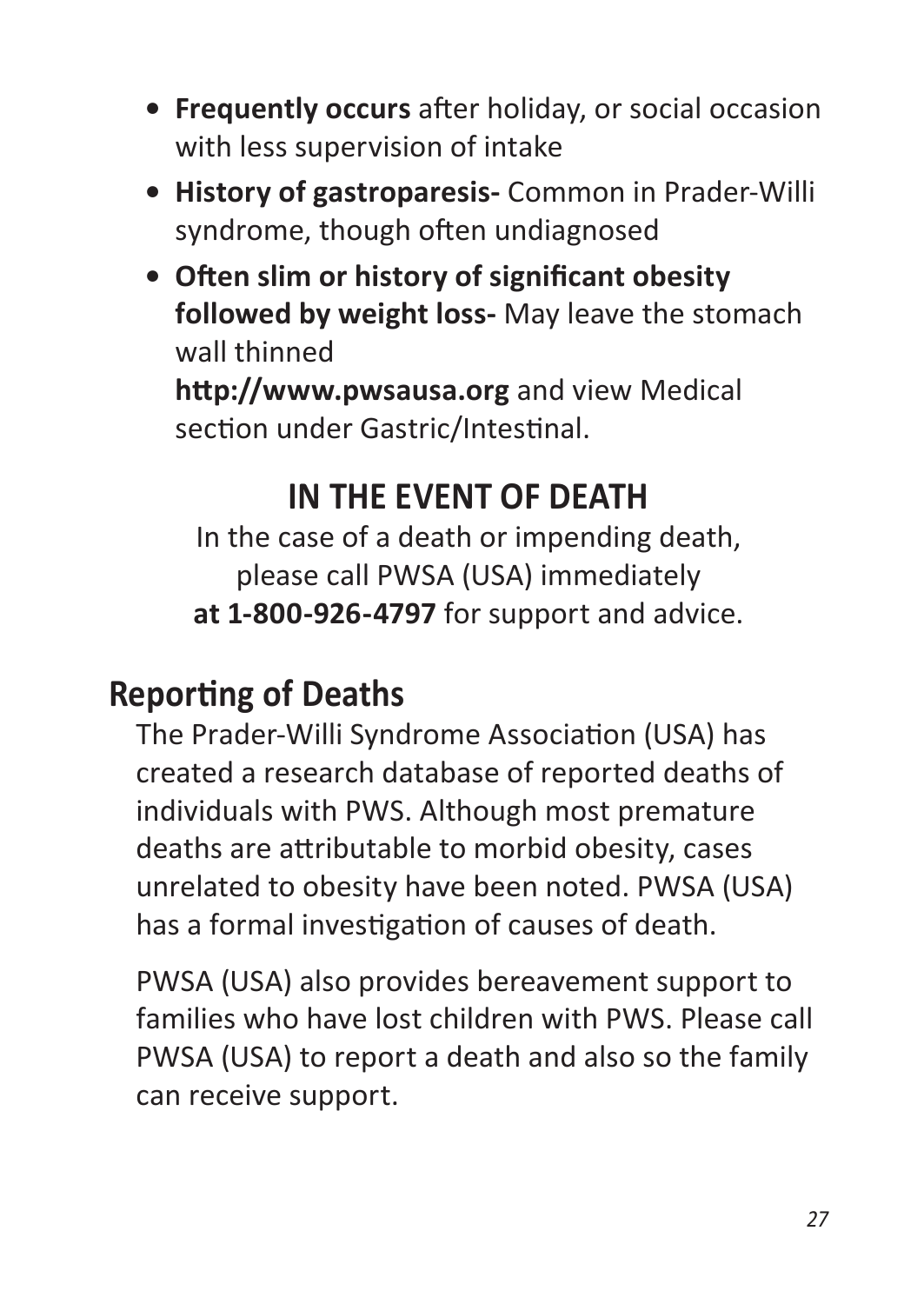#### **Organ Donation for Research**

When a child or adult with PWS dies, the family may wish to consider donation of organs for research. PWSA (USA) has established a procedure for such donations.

For donating brain tissue, contact the Brain and Tissue Bank at the University of Maryland, (800) 847-1539.

**http://www.pwsausa.org** and view Medical section under In the Event of Death.

#### **Important Notes**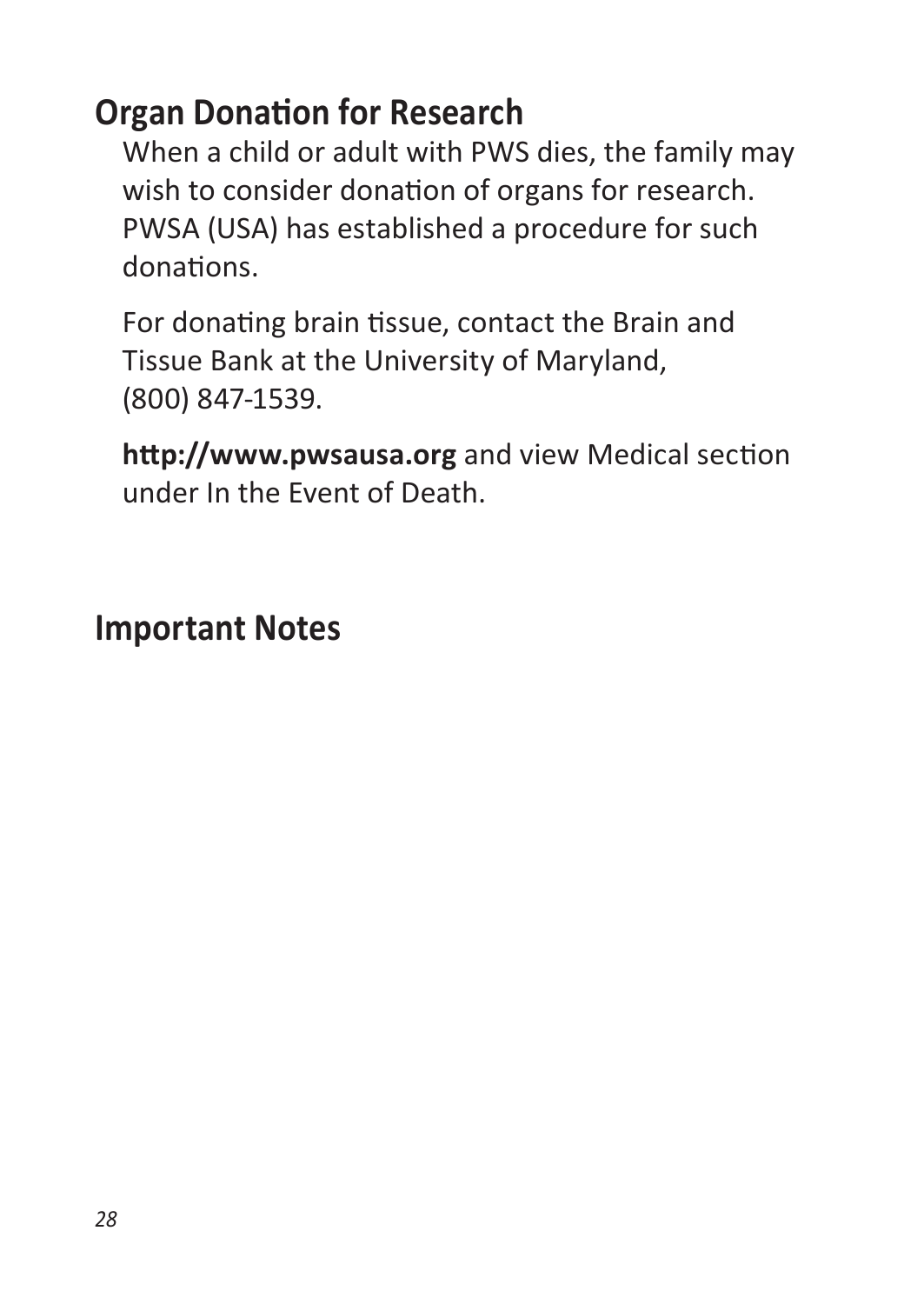# **Evaluation of Individuals with Prader-Willi Syndrome with GI Complaints**





Credits: James Loker, M.D., Pediatric Cardiologist · Ann Scheimann, M.D., M.B.A., Gastroenterologist PWSA (USA) Clinical Advisory Board Members

www.pwsausa.org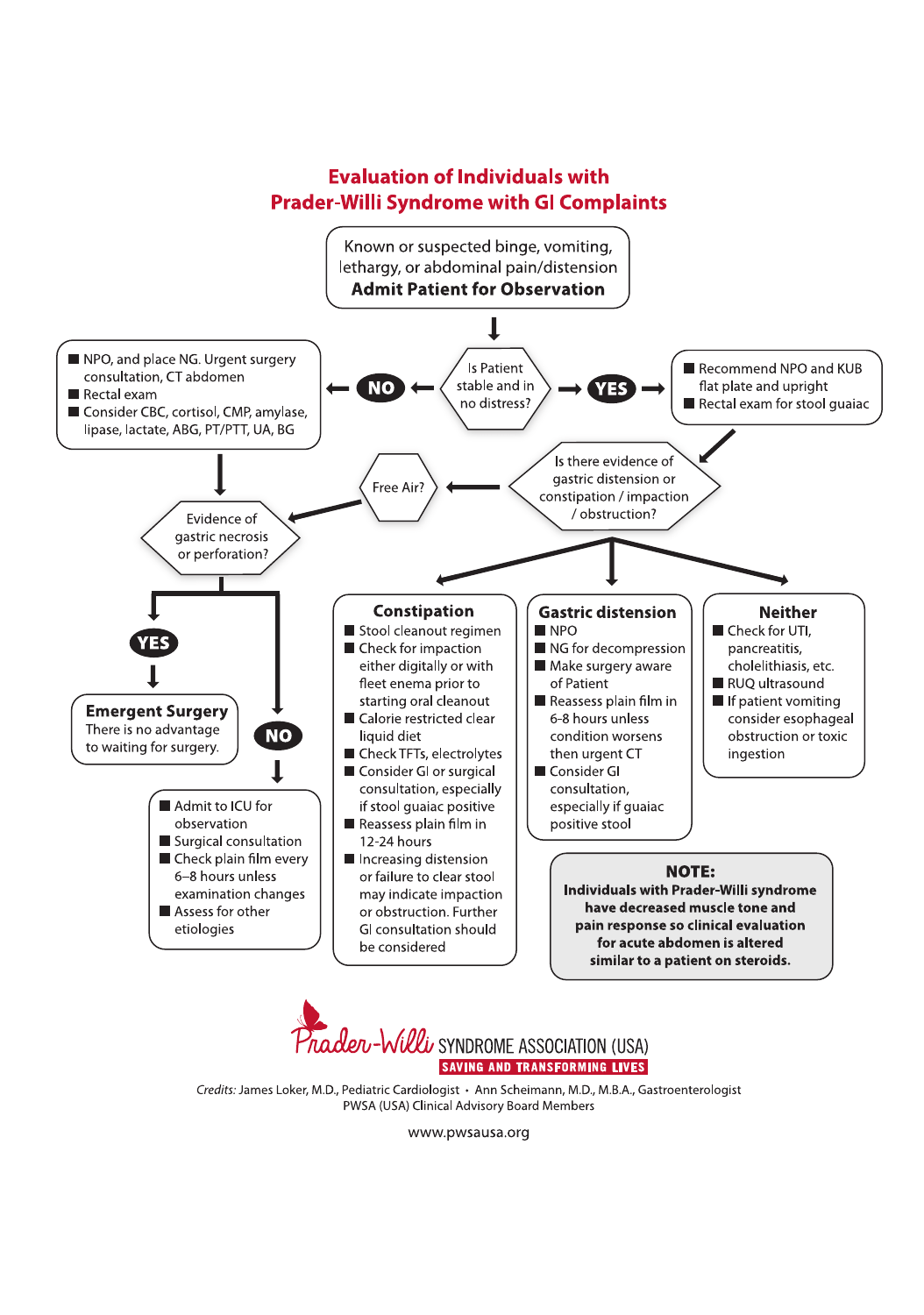**Important Notes**